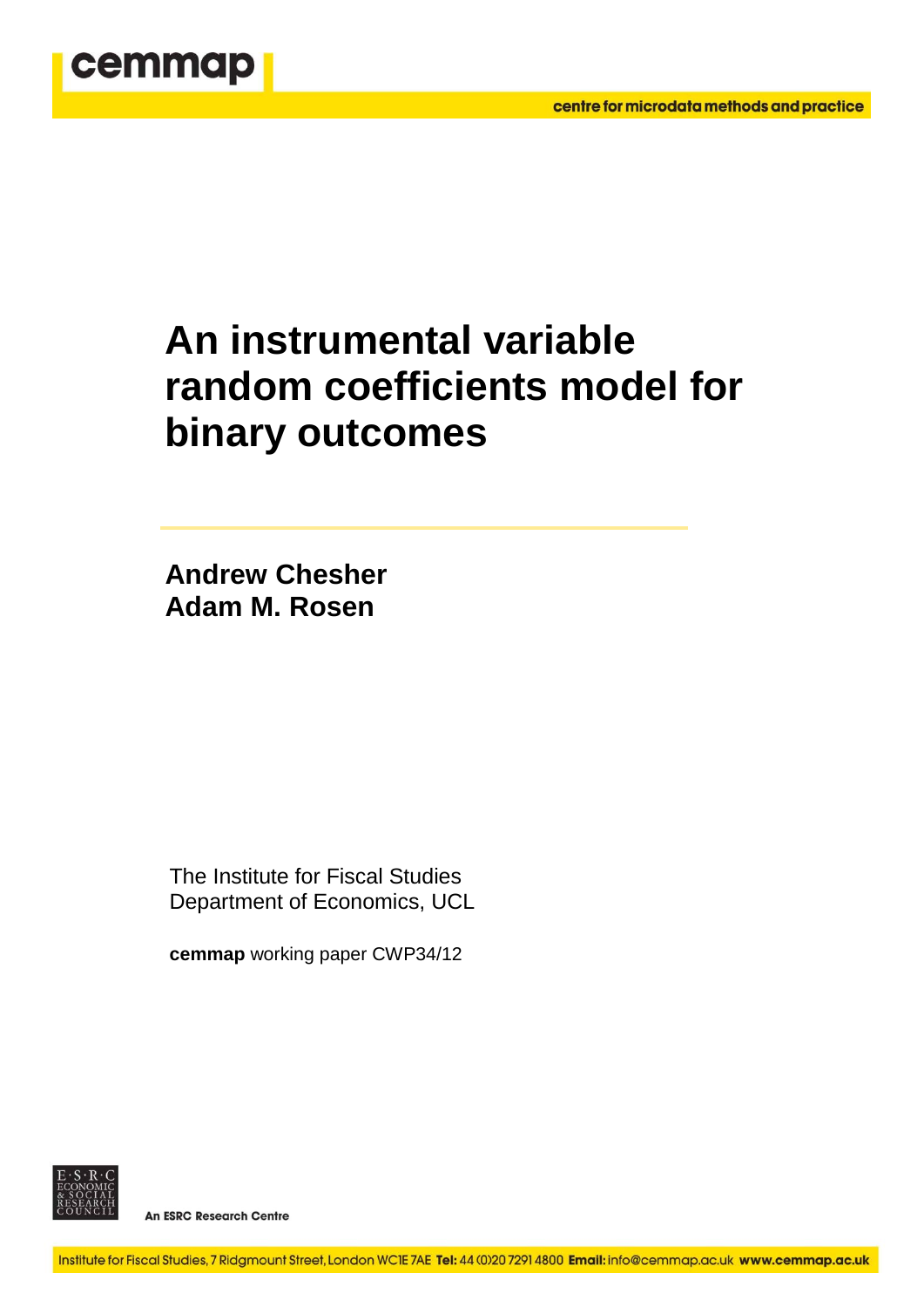## An Instrumental Variable Random Coefficients Model for Binary Outcomes

Andrew Chesher<sup>†</sup> UCL and CeMMAP

Adam M. Rosen<sup> $\ddagger$ </sup> UCL and CeMMAP

October 23, 2012

#### Abstract

In this paper we study a random coefficient model for a binary outcome. We allow for the possibility that some or even all of the regressors are arbitrarily correlated with the random coefficients, thus permitting endogeneity. We assume the existence of observed instrumental variables  $Z$  that are jointly independent with the random coefficients, although we place no structure on the joint determination of the endogenous variable  $X$  and instruments  $Z$ , as would be required for a control function approach. The model fits within the spectrum of generalized instrumental variable models studied in Chesher and Rosen (2012a), and we thus apply identification results from that and related studies to the present context, demonstrating their use. Specifically, we characterize the identified set for the distribution of random coefficients in the binary response model with endogeneity via a collection of conditional moment inequalities, and we investigate the structure of these sets by way of numerical illustration.

Keywords: random coefficients, instrumental variables, endogeneity, incomplete models, set identification, partial identification, random sets.

We thank participants at the June 2011 joint Northwestern Econometrics and CeMMAP conference in honor of Joel Horowitz for comments, and Konrad Smolinski for assistance with computations in the initial stages of this work. Financial support from the UK Economic and Social Research Council through a grant (RES-589-28-0001) to the ESRC Centre for Microdata Methods and Practice (CeMMAP) and through the funding of the "Programme Evaluation for Policy Analysisî node of the UK National Centre for Research Methods, and from the European Research Council (ERC) grant ERC-2009-StG-240910-ROMETA is gratefully acknowledged.

<sup>&</sup>lt;sup>†</sup>Address: Andrew Chesher, Department of Economics, University College London, Gower Street, London WC1E 6BT, andrew.chesher@ucl.ac.uk.

<sup>&</sup>lt;sup>‡</sup>Address: Adam Rosen, Department of Economics, University College London, Gower Street, London WC1E 6BT, adam.rosen@ucl.ac.uk.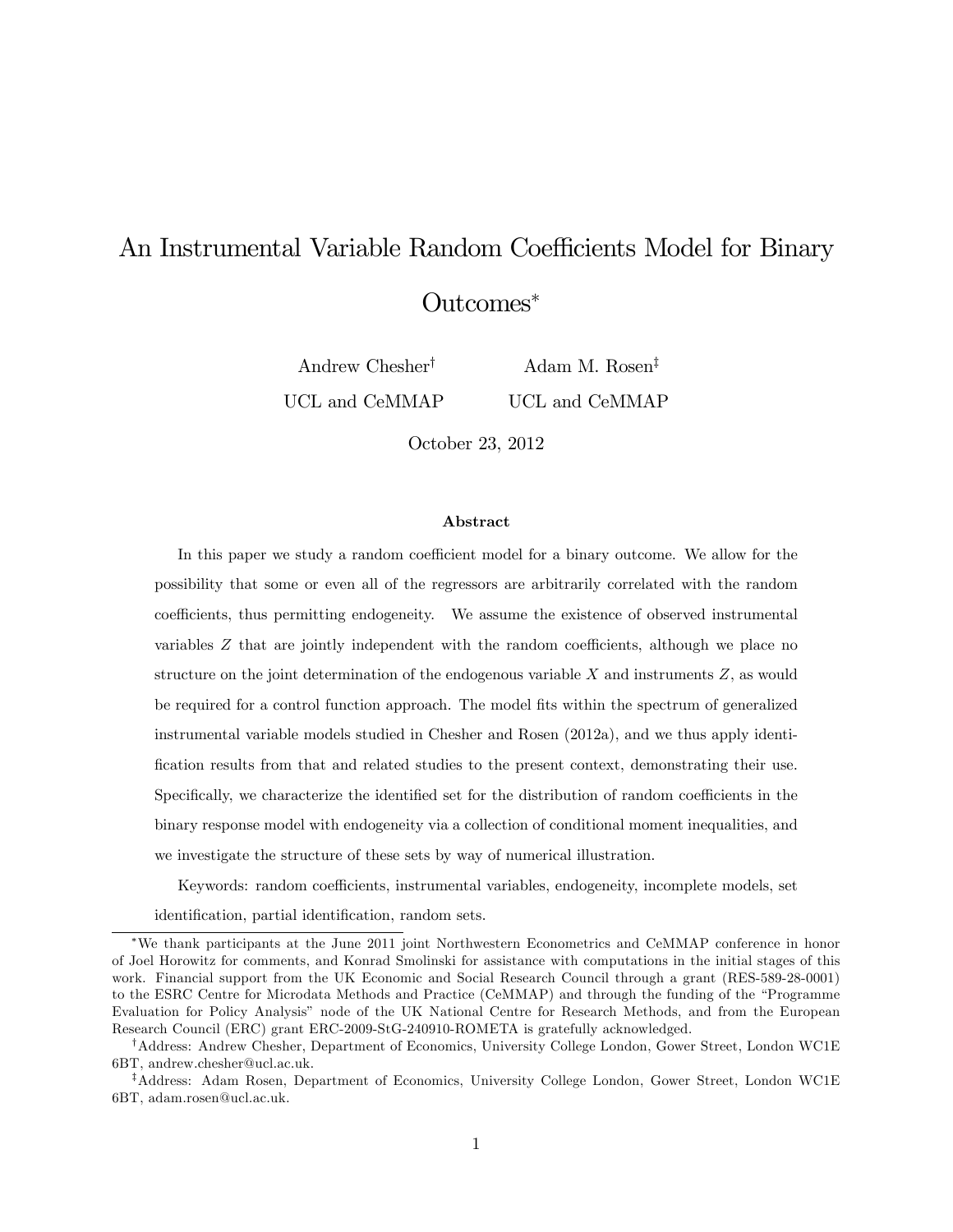JEL classification: C10, C14, C50, C51.

## 1 Introduction

In this paper we analyze a random coefficients model for a binary outcome,

$$
Y = 1 [\beta_0 + X\beta_1 + W\beta_2 > 0], \qquad (1.1)
$$

where  $\beta \equiv (\beta_0, \beta'_1, \beta'_2)'$  are random coefficients. While covariates W are restricted to be exogenous, covariates X are permitted to be endogenous in the sense that the joint distribution of X and random coefficients  $\beta$  is not restricted. We assume that in addition to the variables  $(Y, X, W)$ , the researcher observes realizations of a random vector of instrumental variables  $Z$  such that  $(W, Z)$ and  $\beta$  are independently distributed. Thus our goal is to use knowledge of the joint distribution of  $(Y, X, W, Z)$  to set identify the marginal distribution of the random coefficients  $\beta$ , denoted  $F_{\beta}$ , with the joint distribution of random vectors  $X$  and  $\beta$  left unrestricted. As a special case we also allow for the possibility there are no exogenous regressors  $W<sup>1</sup>$ . As shorthand we use the notation  $Z \equiv (W, Z)$  to denote the composite vector of all exogenous variables.

In order to characterize the identified set for  $F_\beta$  we carry out our identification analysis along the lines of Chesher, Rosen, and Smolinski (forthcoming) (CRS) and Chesher and Rosen (2012a). Like CRS we consider a single equation model for a discrete outcome, but here we restrict the outcome to be binary. The model  $(1.1)$  used in this paper however features random coefficients. which are not present in CRS. The model is a special case of the general class of models considered in Chesher and Rosen (2012a), where we provide identification analysis for a broad class of instrumental variable models. Like those models, the random coefficient model  $(1.1)$  allows for multiple sources of unobserved heterogeneity, whereas traditionally instrumental variable methods have been employed in models admitting a single source of unobserved heterogeneity. This paper thus investigates and illustrates by way of example the identifying power of instrumental variable restrictions with multivariate unobserved heterogeneity in the determination of a binary outcome.

<sup>&</sup>lt;sup>1</sup>Similarly, the random intercept  $\beta_0$  can be easily removed from the analysis by restricting  $\beta_0 = 0$  throughout.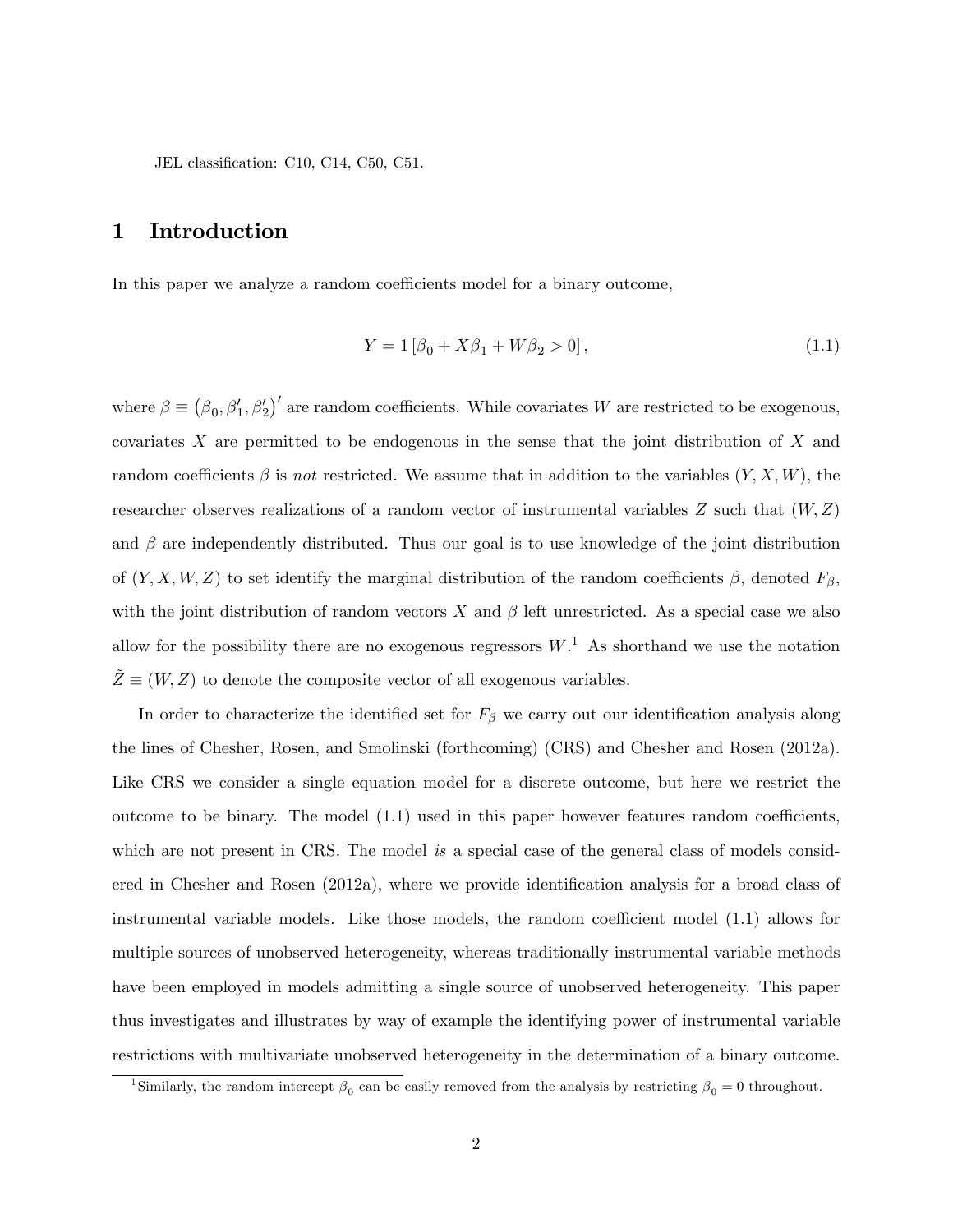The characterizations we employ rely on results from random set theory, and these and related results have been used for identification analysis in various ways and in a variety of contexts by Beresteanu, Molchanov, and Molinari (2011), Galichon and Henry (2011), Beresteanu, Molchanov, and Molinari (2012), CRS, and Chesher and Rosen (2012a, 2012b). As in CRS and Chesher and Rosen (2012a, 2012b), our characterizations make use of properties of conditional distributions of certain random sets in the space of unobserved heterogeneity.

The model also builds on the instrumental variable models for binary outcomes considered in Chesher (2010) and Chesher (forthcoming), where a single source of unobserved heterogeneity was permitted. There it was found that even if parametric restrictions were brought to bear, the models were in general not point-identifying, and so with the addition of further sources of unobserved heterogeneity, point identification should not generally be expected. The paper thus serves to illustrate in part the effect of additional sources of heterogeneity from the perspective of identification. The case of a binary outcome variable is convenient for illustration, but models that permit more variation in outcome variables may achieve greater identifying power.

Binary response specifications that model  $\beta$  in (1.1) as a random vector include e.g. those of Quandt (1966) and McFadden (1976), and can be viewed as special cases of the discrete choice models of Hausman and Wise (1978) and Lerman and Manski (1981). These papers focus on specifications where all covariates and  $\beta$  are independently distributed, and where the distribution of  $\beta$  is parametrically specified, enabling estimation via maximum likelihood. Ichimura and Thompson (1998) and Gautier and Kitamura (forthcoming) focus on the binary outcome model (1.1), again with covariates and random coefficients independently distributed, but with  $F_\beta$  nonparametrically specified. Ichimura and Thompson (1998) provide sufficient conditions for point identification of  $F_{\beta}$  in this case, and prove that  $F_{\beta}$  can be consistently estimated via nonparametric maximum likelihood. Gautier and Kitamura (forthcoming) introduce a computationally simple estimator for the density of  $\beta$ , and derive its rate of convergence and pointwise asymptotic normality, while Gautier and LePennec (2011) propose an adaptive estimation method.

In contrast, we do not require that  $X \perp \!\!\!\perp \beta$  and we employ instrumental variables Z. The use of an IV approach in a random coefficients binary response model with endogeneity is new. A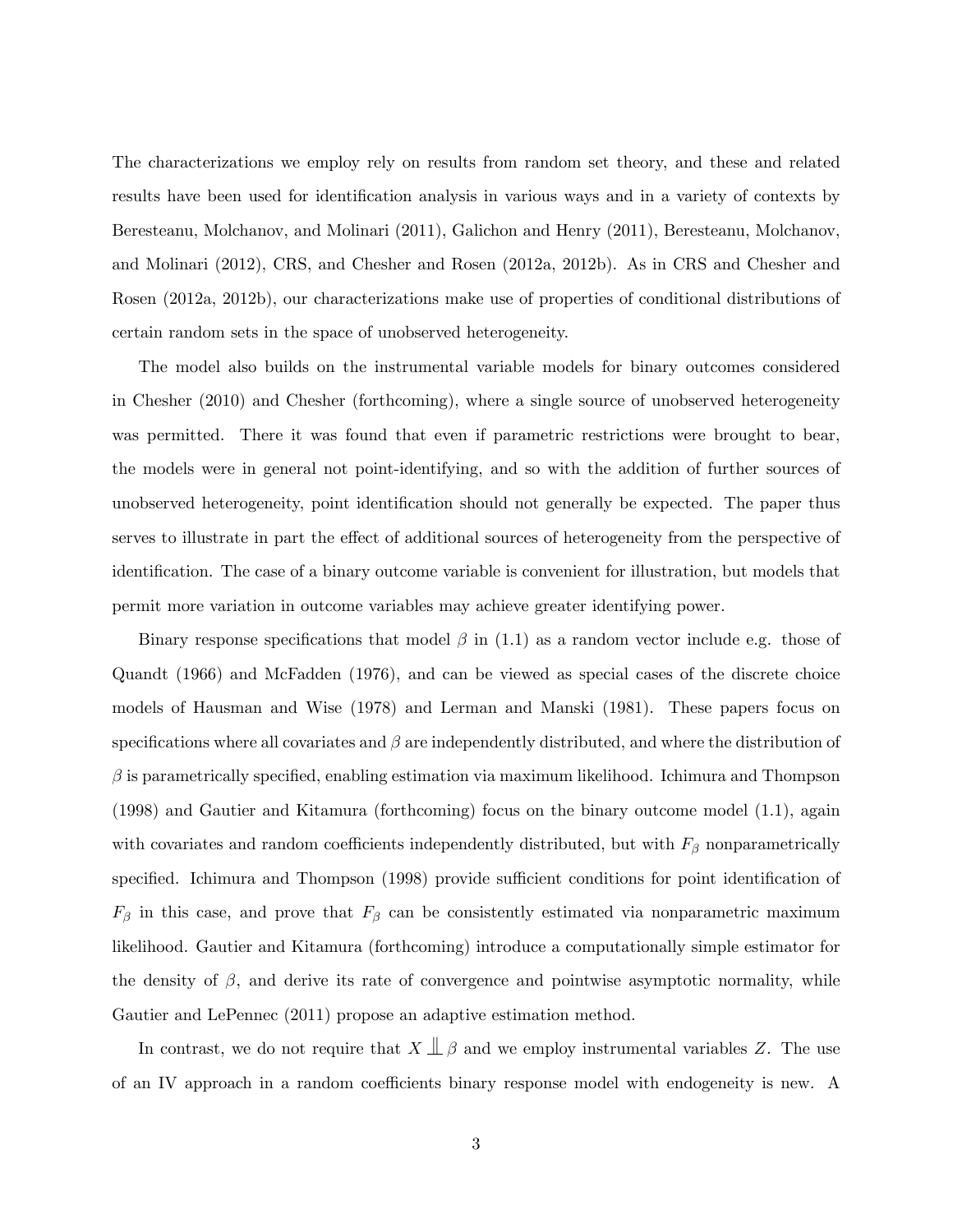control function approach is employed by Hoderlein (2009) to provide identification results for marginal effects and local average structural derivatives when a triangular structure is assumed for the determination of  $X$  as a function of  $Z$ . He shows that the additional structure for the relation between the potentially endogenous variable  $X$  and the instrument  $Z$  then allows estimation via a control function approach. Our model does not require one to specify the form of the stochastic relation between X and Z, and is thus incomplete for the endogenous variables  $X$ .<sup>2</sup>

The random coefficients logit model of Berry, Levinsohn, and Pakes (1995) (BLP), now a bedrock of the empirical IO literature, allows for endogeneity of prices using insight from Berry (1994) to handle endogeneity. Yet the endogeneity problem in that and related models in IO is fundamentally different from the one in this paper. Their approach deals with correlation between alternativespecific unobservables with prices at the market level, both of which are assumed independent of random coefficients that allow for consumer-specific heterogeneity. Important identification results in such models are provided by Berry and Haile (2009, 2010), and a general treatment of the literature on such models and their relation to other models of demand is given by Nevo (2011). Here we focus on binary response models at a micro-level, rather than across separate markets, absent alternative-specific unobservables, and we allow random coefficients to be correlated with regressors.<sup>3</sup> Recent papers that give identification results for micro-level discrete choice models with exogenous covariates and high-dimensional unobserved heterogeneity include Briesch, Chintagunta, and Matzkin (2010), Bajari, Fox, Kim, and Ryan (2012), and Fox and Gandhi (2012). The latter also allows for endogeneity with alternative-specific special regressors and further structure on the determination of endogenous regressors as a function of the instruments.

Outline of the Paper: In Section 2 we formally present our model and key restrictions, and we introduce a simple example in which there is one endogenous regressor and no exogenous regressors. In Section 3 we characterize the identified set for the distribution of random coefficients in the general model set out in Section 2 and we provide two further examples. In Section 4 we provide

<sup>&</sup>lt;sup>2</sup>The model is incomplete because there is no specification for the determination of X given exogenous variables Z and unobserved heterogeneity  $\beta$ . Thus, for any realization of  $(Z, \beta)$ , each x on the support of X is a feasible realization of X. On the other hand, the triangular structure used in the control function approach implies a unique value of X for any realization of exogenous variables and unobservables.

<sup>&</sup>lt;sup>3</sup>In a binary choice model the presence of unobserved, additively-separable, alternative-specific utility shifters may be subsumed into the threshold-crossing specification, and so is unnecessary.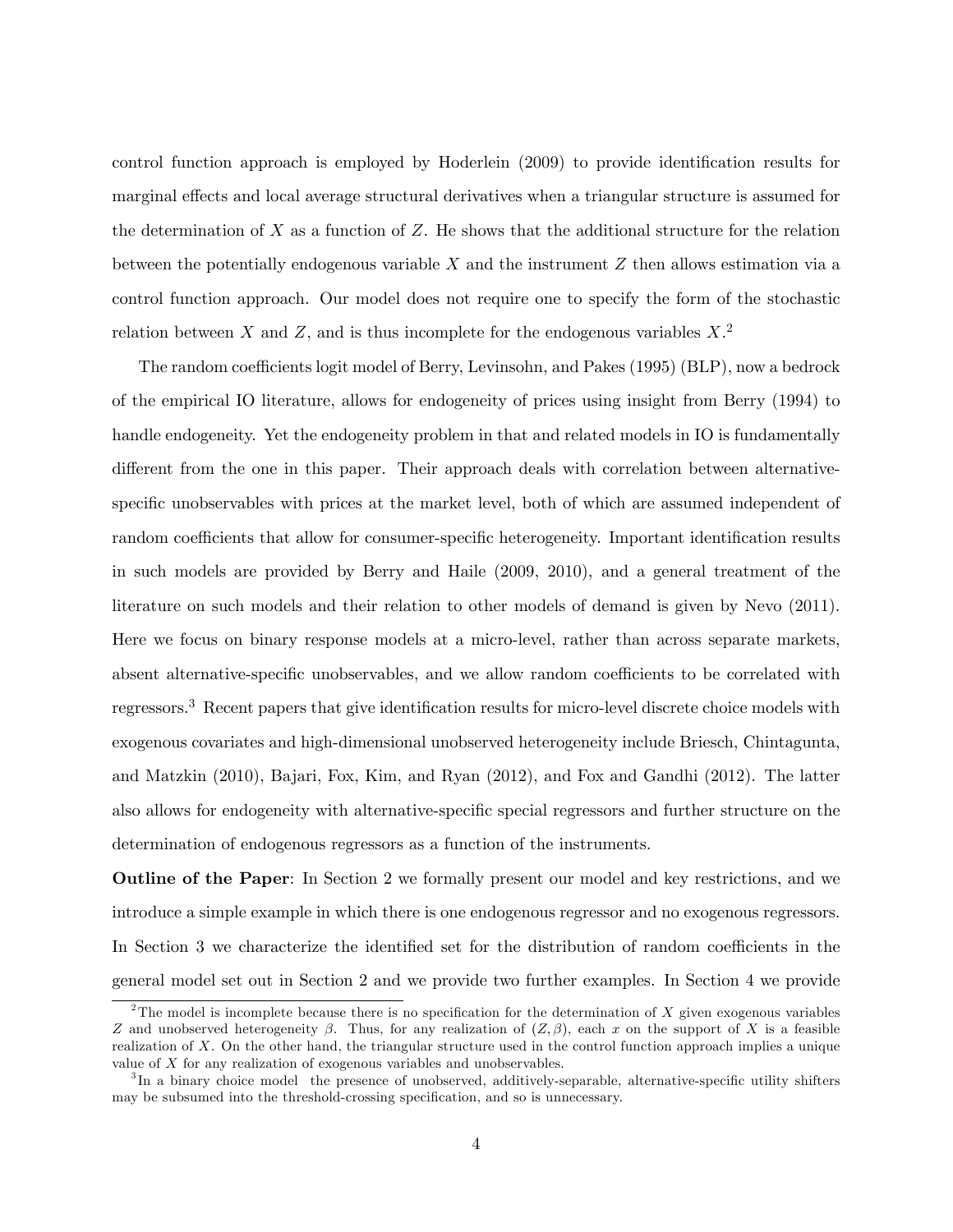numerical illustrations of identified sets for subsets of parameters in a parametric version of our model for four different data generation processes. Section 5 concludes. The proof of the main identification result, which adapts theorems from CRS, is provided in Appendix A. Appendix B provides computational details absent from the main text, and Appendix C verifies that there would be point identification in the example considered in the numerical illustrations of Section 4 if exogeneity restrictions were imposed.

Notation: We use capital Roman letters A to denote random variables and lower case letters a to denote particular realizations. For probability measure  $\mathbb{P}, \mathbb{P}(\cdot|a)$  is used to denote the conditional probability measure given  $A = a$ . Calligraphic font  $A$  is used to denote the support of A for any well-defined random variable  $A$  in our model.  $B$  denotes the support of the random coefficient vector  $\beta$ , and  $\mathcal S$  denotes a random closed set on  $\mathcal B$ . For any pair of random vectors  $A_1, A_2, A_1 \perp \!\!\! \perp A_2$ denotes stochastic independence,  $\text{Supp}(A_1, A_2, ..., A_n)$  denotes the joint support of the collection of random vectors  $A_1, A_2, ..., A_n$ , and  $\text{Supp}(A_1, A_2, ..., A_n | b_1, ..., b_m)$  denotes the conditional support of  $(A_1, A_2, ..., A_n)$  given realizations random vectors  $(B_1, ..., B_m) = (b_1, ..., b_m)$ .  $\emptyset$  denotes the empty set. We use  $F_\beta$  to denote the probability distribution of  $\beta$ , mapping from Borel sets on  $\beta$  to the unit interval. F is used to denote the admissible "parameter" space for  $F_{\beta}$ , F is used to denote a generic element of  $\mathcal F$ , and  $\mathcal F^*$  denotes the identified set for  $F_\beta$ . We use  $\text{cl}(\mathcal A)$  to denote the closure of a set A. Finally,  $\tilde{\mathcal{Z}} \equiv (W, Z)$  is used to denote the vector of all exogenous variables, and  $\tilde{z} = (w, z)$ for particular realizations.

## 2 The Model

We now formally set out the restrictions of our model.

**Restriction A1:**  $Y \in \{0, 1\}, X \in \mathcal{X} \subseteq \mathbb{R}^{k_x}$ , and  $W \in \mathcal{W} \subseteq \mathbb{R}^{k_w}$  obey (1.1) for some unobserved  $\beta \in \mathcal{B} \subseteq \mathbb{R}^k$  with  $k = k_x + k_w + 1$ , and  $Z \in \mathcal{Z} \subseteq \mathbb{R}^{k_z}$ .  $(\beta, W, X, Y, Z)$  belong to a probability space  $(\Omega, \Im, \mathbb{P})$  endowed with the Borel sets on  $\Omega$  and the joint distribution of  $(X, W, Y, Z)$ , denoted  $F_{XWYZ}^0$ , is identified. For all  $(x, w, z) \in \text{Supp}(X, W, Z)$ ,  $0 < \mathbb{P}[Y = 1 | x, w, z] < 1$ .

**Restriction A2:** For any  $(w, x, z)$  on the support of  $(W, X, Z)$ , the conditional distribution of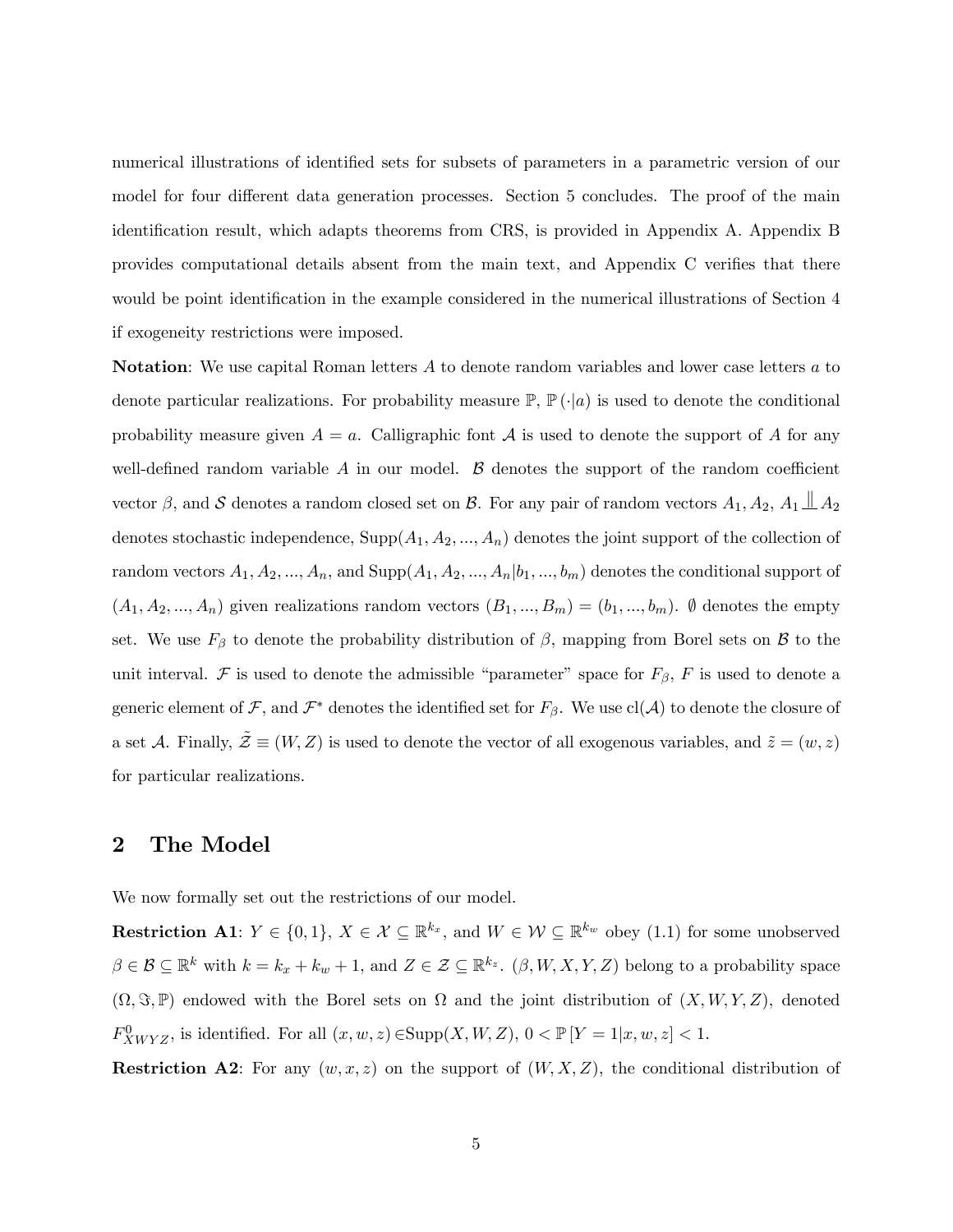random vector  $\beta$  given  $W = w$ ,  $X = x$ , and  $Z = z$  is absolutely continuous with respect to Lebesgue measure on  $\beta$ .  $\beta$  is marginally distributed according to the probability measure  $F_{\beta}$ mapping from the Borel sets on  $\beta$  to the unit interval, with associated density  $f_{\beta}$ .  $F_{\beta}$  is known to belong to some class of probability measures  $\mathcal{F}^A$ .

**Restriction A3:**  $(W, Z)$  and  $\beta$  are independently distributed.

Restriction A1 invokes the random coefficient model for the binary outcome  $Y$  and defines the support of random vectors X, W and Z. The restriction further requires that for all  $(x, w, z)$ both Y = 1 and Y = 0 have positive probability  $\mathbb{P}(\cdot|x, w, z)$ . This simplifies the exposition of some of the developments that follow, but is not essential. We do not otherwise restrict the joint support of  $(W, X, Y, Z)$ . We require that the joint distribution of  $(W, X, Y, Z)$  is identified, as would be the case under random sampling, for instance. Restriction A3 is our instrumental variable restriction, requiring independence of  $(W, Z)$  and  $\beta$ . Restriction A2 restricts  $F_{\beta}$  to some known class of distribution functions. In principle, this class could be parametrically, semiparametrically, or nonparametrically specified. Of course greater identifying power will be afforded when  $\mathcal F$  is parametrically specified, as is the case in our illustrations in Section 4, where  $\beta$  is restricted to be normally distributed, a common restriction in random coefficient models.

As is always the case in models of binary response, it will be prudent to impose a scale normalization since  $x\beta > 0$  holds if and only if  $c \cdot x\beta > 0$  for all scalars  $c > 0.5$  This may be imposed by imposing for example that  $\mathcal{B} = \{b \in \mathbb{R}^k : ||b|| = 1\}$  if  $\mathcal{F}$  is nonparametrically-specified, or by imposing that the first component of  $\beta$  has unit variance, e.g. when  $\mathcal F$  is parametrically-specified as in the following example, also employed in the numerical illustrations of Section 4.

**Example 1 (One endogenous variable, no exogenous variables)**: Suppose  $X \in \mathbb{R}$  and that there are no exogenous covariates  $W$ . Then we can write  $(1.1)$  as

$$
Y = 1 [\beta_0 + \beta_1 X > 0],
$$

<sup>&</sup>lt;sup>4</sup>If  $\beta$  is bounded the absolute continuity condition should be understood to be required to hold with respect to the uniform measure on  $B$ .

<sup>&</sup>lt;sup>5</sup>Such normalizations are not strictly required when allowing for set identification, but are wise to impose in order to enable comparison of set and point-identifying models.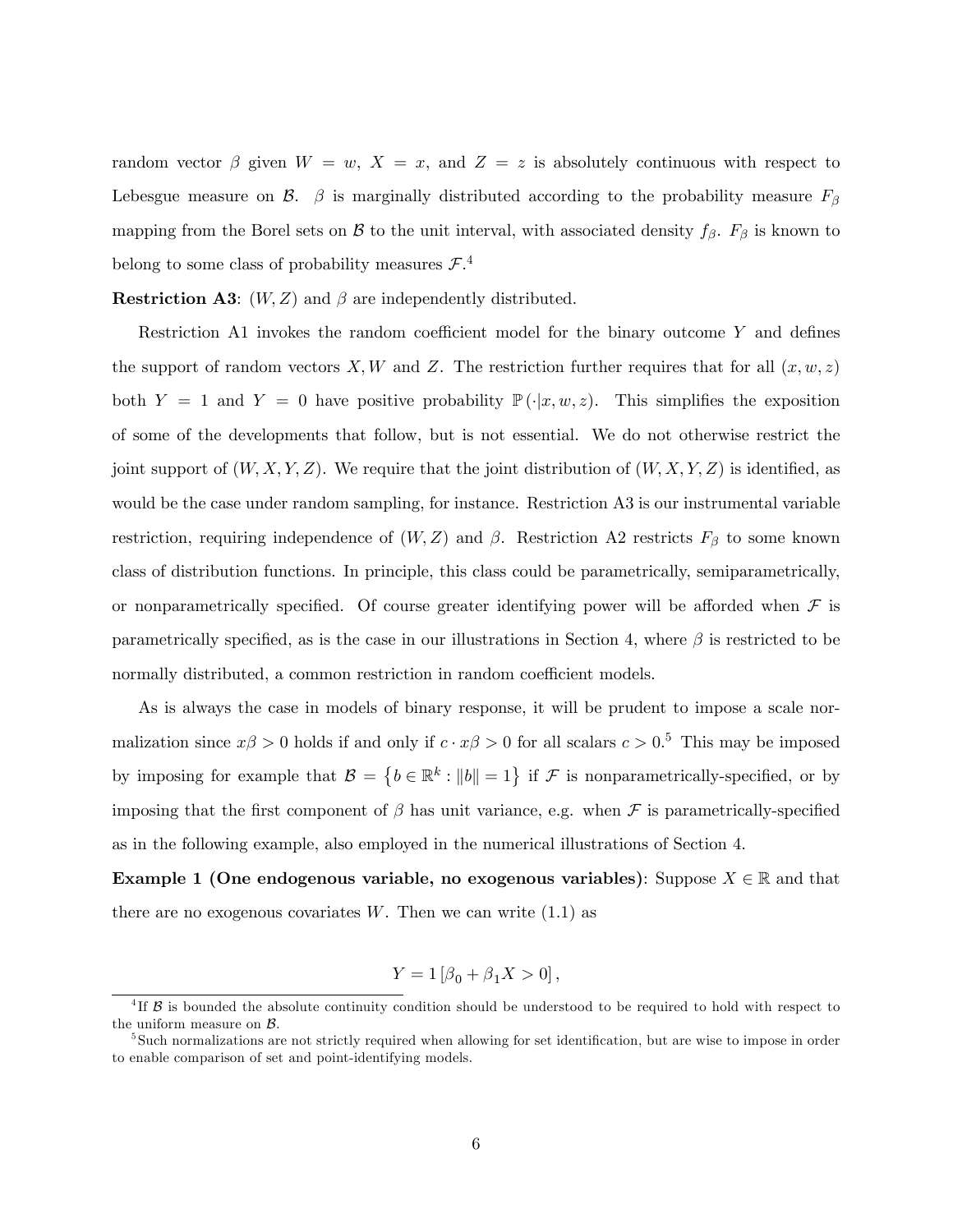with  $\beta = (\beta_0, \beta_1')'$ . Suppose that F is the class of bivariate normal distributions whose first component has unit variance. Then defining  $\alpha_0$ ,  $\alpha_1$  as the means of  $\beta_0$ ,  $\beta_1$ , respectively, we have the representation

$$
Y = 1 [\alpha_0 + \alpha_1 X > -U_0 - U_1 X],
$$

where  $U_0 \equiv \beta_0 - \alpha_0$  and  $U_1 \equiv \beta_1 - \alpha_1$  are mean-zero bivariate normally distributed with the same variance as  $\beta = (\beta_0, \beta_1)$ . We then have from Restriction A3 that  $U \perp\!\!\!\perp Z$ , and we can parameterize the distribution  $U \equiv (U_0, U_1)$  as

$$
U_0 \sim N(0, 1) \qquad U_1 | U_0 = u_0 \sim N(\gamma_0 u_0, \gamma_1),
$$

equivalently:

$$
U \sim N\left(\left(\begin{array}{c}0\\0\end{array}\right), \left(\begin{array}{cc}1&\gamma_0\\ \gamma_0&\gamma_1+\gamma_0^2\end{array}\right)\right).
$$

Knowledge of the parameter vector  $(\alpha_0, \alpha_1, \gamma_0, \gamma_1)$  would then suffice for the determination of  $F_\beta$ , so the identified set for  $F_\beta$  can be succinctly expressed as the identified set for  $(\alpha_0, \alpha_1, \gamma_0, \gamma_1)$ .

## 3 Identification

For identification analysis it will be useful to consider the correspondence

$$
\mathcal{T}(w, x, y) \equiv \text{cl}\left\{ (b_0, b_1', b_2')' \in \mathcal{B} : y = 1 [b_0 + xb_1 + wb_2 > 0] \right\},\tag{3.1}
$$

which is the closure of the halfspace of B on which  $2y - 1$  and  $b_0 + xb_1 + wb_2$  have the same sign. Application of this correspondence to random elements  $(W, X, Y)$  yields a *random closed* set  $\mathcal{T}(W, X, Y)$ . For any realization of the exogenous variables  $\tilde{z} \in \tilde{\mathcal{Z}} \equiv \text{Supp}(W, Z)$ , the conditional distribution of this random set given  $\tilde{Z} = \tilde{z}$  is completely determined by the distribution of  $(W, X, Y)$  given  $\tilde{Z} = \tilde{z}$ , which is identified given knowledge of  $F^0_{WXYZ}$  under Restriction A1. The identified set for  $F_{\beta}$ , denoted  $\mathcal{F}^*$ , is then the set of measures  $F \in \mathcal{F}$  that are selectionable from the conditional distribution of  $\mathcal{T}(W, X, Y)$  given  $\tilde{Z} = \tilde{z}$  for almost every  $\tilde{z} \in \tilde{\mathcal{Z}}$ . That is,  $F \in \mathcal{F}^*$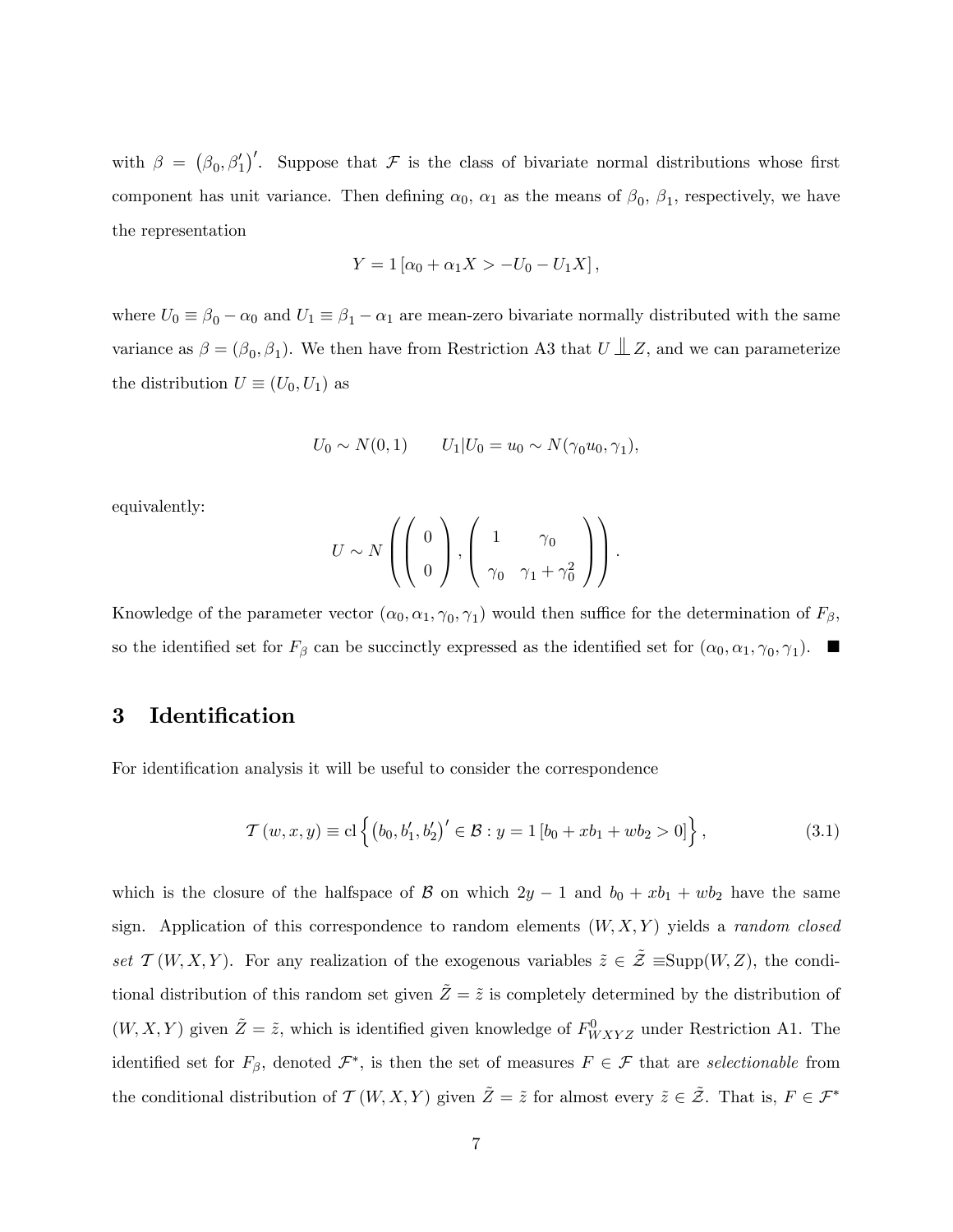if and only if  $F \in \mathcal{F}$  and there exists a random variable  $\tilde{\beta}$  realized on  $(\Omega, \Im, \mathbb{P})$  and distributed F such that  $\mathbb{P}\left(\tilde{\beta}\in\mathcal{T}\left(W,X,Y\right)|\tilde{z}\right)=1$ , a.e.  $\tilde{z}\in\tilde{\mathcal{Z}}^{.6}$ 

As done in CRS for utility-maximizing discrete choice models without random coefficients and in Chesher and Rosen (2012a) for single equation IV models more generally, we can characterize the identified set through the use of *conditional containment functional inequalities*. By the same steps taken in Theorem 1 of CRS, a distribution  $F$  is selectionable from the conditional distribution of  $\mathcal{T}(W, X, Y)$  given  $\tilde{Z} = \tilde{z}$ , if and only if for all closed sets  $S \subseteq \mathcal{B}$ ,

$$
F(S) \ge \mathbb{P}\left[\mathcal{T}\left(W, X, Y\right) \subseteq \mathcal{S}|\tilde{z}\right].\tag{3.2}
$$

Using the conditional containment inequality (3.2) reduces the problem of determining which F are selectionable from  $\mathcal{T}(W, X, Y)$  to the verification of a collection of conditional moment inequalities. In Chesher, Rosen, and Smolinski (forthcoming), Chesher and Rosen (2012a), and Chesher and Rosen (2012b) we devised algorithms to determine which test sets  $S$  are sufficient in the contexts of the models in those papers to imply  $(3.2)$  for all possible test sets S. The collection of such sets, referred to as core-determining sets, is crucially dependent on the support of the random set under consideration. By the same reasoning as in those papers, it is sufficient to focus on test sets that are unions of sets that belong to the support of  $\mathcal{T}(W, X, Y)$  conditional on the realization of exogenous variables  $\tilde{Z}$ . For any realization  $(w, z)$  this is given by the collection of test sets

$$
T(w, z) \equiv \{ T(w, x, y) : y \in \{0, 1\} \land x \in \text{Supp}(X|w, z) \}.
$$
 (3.3)

We do not require that the conditional support of X given  $(w, z)$  coincide with its unconditional support, but in that case  $\text{Supp}(X|w, z)$  in (3.3) can be replaced with X, and the collection of sets  $\mathsf{T}(w, z)$  does not vary with  $(w, z)$ . The larger the conditional support Supp $(X|w, z)$ , the larger will be the core-determining collection of test sets.

Given any  $(w, z)$ , each element of  $\mathsf{T}(w, z)$  is a half-space in  $\mathcal{B}$ , so the required test sets  $\mathcal{S}$  take

<sup>&</sup>lt;sup>6</sup>The requirement that  $\tilde{\beta}$  lives on  $(\Omega, \Im, \mathbb{P})$  is innocuous. If this were not the case, then one could simply redefine the initial probability space as the product of  $(\Omega, \Im, \mathbb{P})$  and the space on which  $\tilde{\beta}$  lives.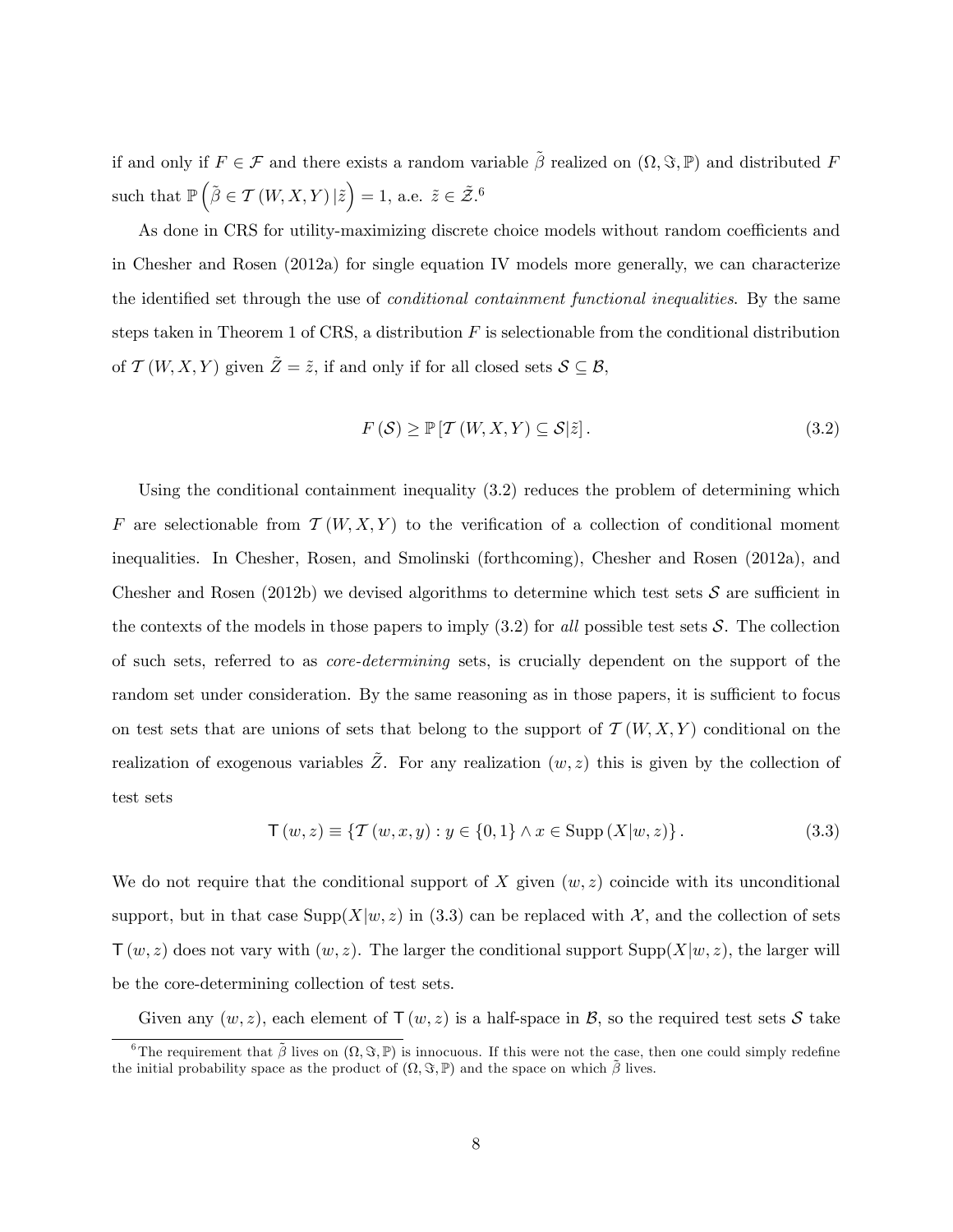the form of unions of these halfspaces:

$$
\mathcal{S} = \mathcal{T}_1 \cup \cdots \cup \mathcal{T}_J,
$$

where each  $\mathcal{T}_j \in \mathsf{T}(w, z), j = 1, ..., J$ . Alternatively, we can write

$$
\mathcal{S} = (T_1^c \cap \cdots \cap T_J^c)^c,
$$

where for any set  $A \subseteq B$ ,  $A^c$  denotes the complement of A in B. This is convenient because the complement of each  $\mathcal{T}_j$ ,  $\mathcal{T}_j^c$ , is also a halfspace, and the intersection of halfspaces is a convex polytope. Thus the collection of core-determining test sets  $S$  are all complements of intersections of halfspaces, equivalently complements of convex polytopes. The formal result follows.

**Theorem 1** Let Restrictions A1-A3 hold. Then the identified set for  $F_\beta$  is

$$
\mathcal{F}^* = \left\{ F \in \mathcal{F} : \forall \mathcal{S} \in \mathsf{T}^{\cup}(w, z), \quad F(\mathcal{S}) \ge \mathbb{P}\left[\mathcal{T}\left(W, X, Y\right) \subseteq \mathcal{S}|w, z\right], \ a.e. \ (W, Z) \right\} \tag{3.4}
$$

where  $T^{(1)}(w, z)$  denotes the collection of sets that are unions of members of  $T(w, z)$ . Equivalently,

$$
\mathcal{F}^* = \left\{ F \in \mathcal{F} : \forall \mathcal{S} \in \mathsf{T}^{\cap}(w, z), \quad F(\mathcal{S}) \le \mathbb{P}\left[\mathcal{T}\left(W, X, Y\right) \cap \mathcal{S} \neq \emptyset | w, z\right], \ a.e. \ (W, Z) \right\},\tag{3.5}
$$

where  $\mathsf{T}^{\cap}(w,z)$  denotes the collection of sets that are intersections of members of  $\mathsf{T}^c(w,z)$ , where

$$
\mathsf{T}^c\left(w,z\right) \equiv \left\{\mathsf{T}^c\left(w,x,y\right): y \in \{0,1\} \land x \in \operatorname{Supp}\left(X|w,z\right)\right\},\
$$

which is the collection of sets that are complements of those in  $\mathsf{T}(w, z)$ .

The theorem follows from consideration of Theorems 1 and 2 of CRS, adapted to the random set  $\mathcal{T}(W, X, Y)$  defined in (3.1), which make use of Artstein's inequality (Artstein (1983)) to prove sharpness.<sup>7</sup> The characterization of test sets for the containment functional characterization (3.4)

<sup>&</sup>lt;sup>7</sup>See also Norberg (1992) and Molchanov (2005) Section 1.4.8.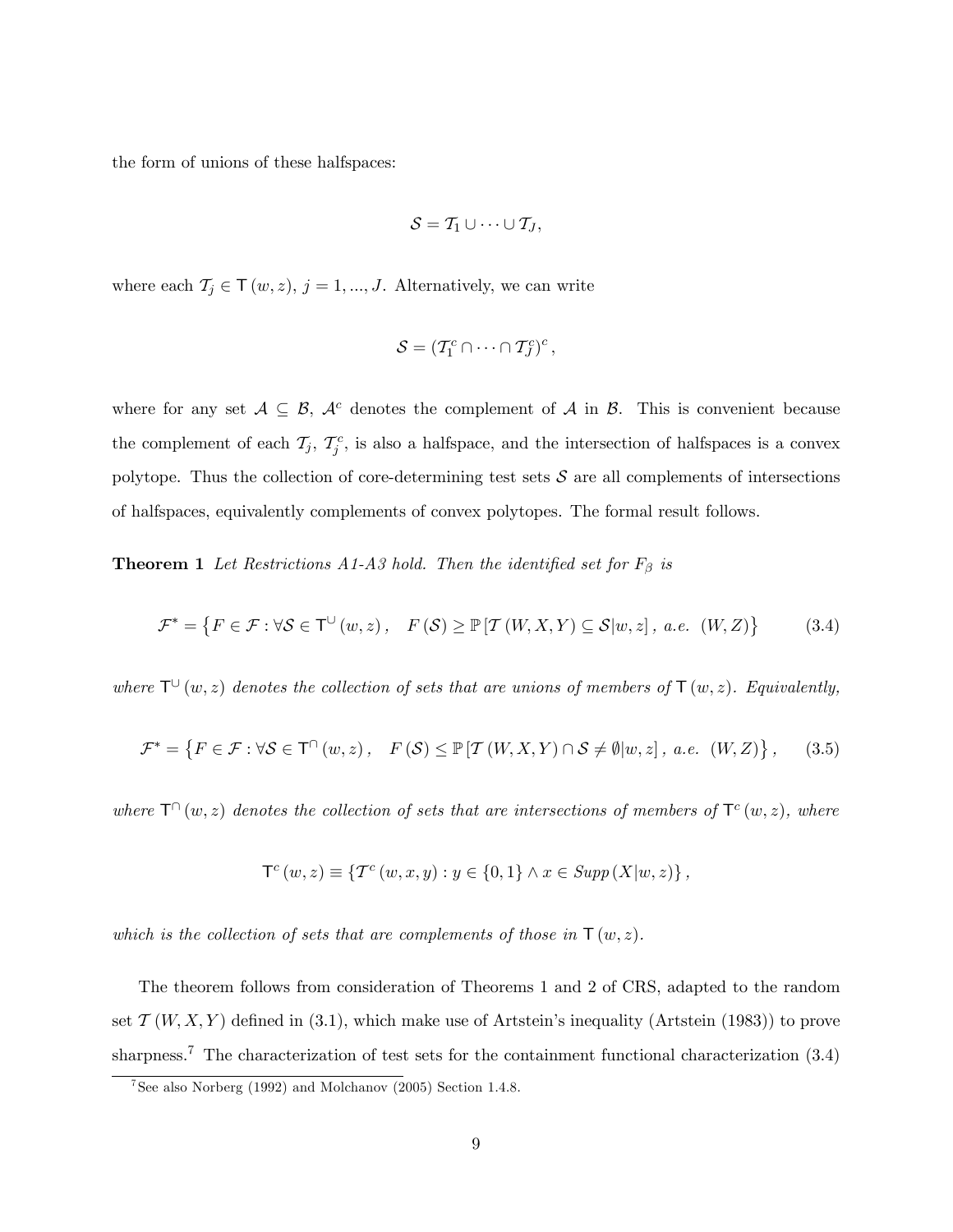of CRS Theorem 2 stipulates that a core determining collection of test sets  $S$  is given by those which are (i) unions of elements of  $\mathsf{T}(w, z)$  (ii) such that the union of the interiors of component sets is a connected set. In this paper condition (ii) may be ignored because the sets  $\mathcal{T}(w, x, y)$ and  $\mathcal{T}(w', x', y')$  are all halfspaces through the origin, ensuring that  $\mathcal{T}(w, x, y) \cap \mathcal{T}(w', x', y')$  has open interior except in the special case  $(x, w) = (x', w')$  and  $y' = 1 - y$ , in which case  $\mathcal{T}(w, x, y) \cup$  $\mathcal{T}(w', x', y') = \mathcal{B}$ . The test set  $\mathcal{B}$  can indeed be safely discarded from consideration because from  $F(\mathcal{B}) = 1$ , (3.4) is trivially satisfied. The containment functional characterization (3.4) and capacity functional characterization (3.5) are equivalent, although the latter form may prove convenient from a computational standpoint since the collection of associated test sets  $\mathsf{T}^{\cap}$  are convex polytopes.

In general Theorem 1 delivers a collection of conditional moment inequalities characterizing the identified set, with one such inequality conditional on the realization of exogenous variables  $(w, z)$  for each element of  $\mathsf{T}^{\cup}(w, z)$  in (3.4), equivalently one conditional moment inequality for each element of  $\mathsf{T}^{\cap}(w, z)$  in (3.5). In some important special cases, considered in the examples below, characterization of the identified set can be further simplified.

Example 2 (No endogenous covariates): A leading and well-studied example is the case where there are no endogenous variables X. Then for each  $(w, z)$  we have that

$$
\mathsf{T}(w,z) = \left\{ \{b \in \mathcal{B} : b_0 + wb_2 \ge 0 \}, \{b \in \mathcal{B} : b_0 + wb_2 \le 0 \} \right\},\
$$

where b is of the form  $b = (b_0, b'_2)'$ . The intersection of these sets is  $\{b \in \mathcal{B} : b_0 + w b_2 = 0\}$ , which has zero measure  $F_\beta$  under restriction A2, and their union is  $\beta$ , which has measure 1. It follows from similar reasoning as in Theorem 6 of Chesher and Rosen (2012b) that for any  $(w, z)$  the inequalities of the characterizations of Theorem 1 produce moment equalities. Consider for example the containment functional inequalities of (3.4) delivered by  $S \in \mathsf{T}^{\cup}(w, z)$ :

$$
F(\{b \in \mathcal{B} : b_0 + wb_2 \ge 0\}) \ge \mathbb{P}[T(W, Y) \subseteq \{b \in \mathcal{B} : b_0 + wb_2 \ge 0\} | w, z] = \mathbb{P}[Y = 1 | w, z],
$$
  

$$
F(\{b \in \mathcal{B} : b_0 + wb_2 \le 0\}) \ge \mathbb{P}[T(W, Y) \subseteq \{b \in \mathcal{B} : b_0 + wb_2 \le 0\} | w, z] = \mathbb{P}[Y = 0 | w, z],
$$
  

$$
F(\mathcal{B}) \ge \mathbb{P}[T(W, Y) \subseteq \mathcal{B} | w, z] = 1.
$$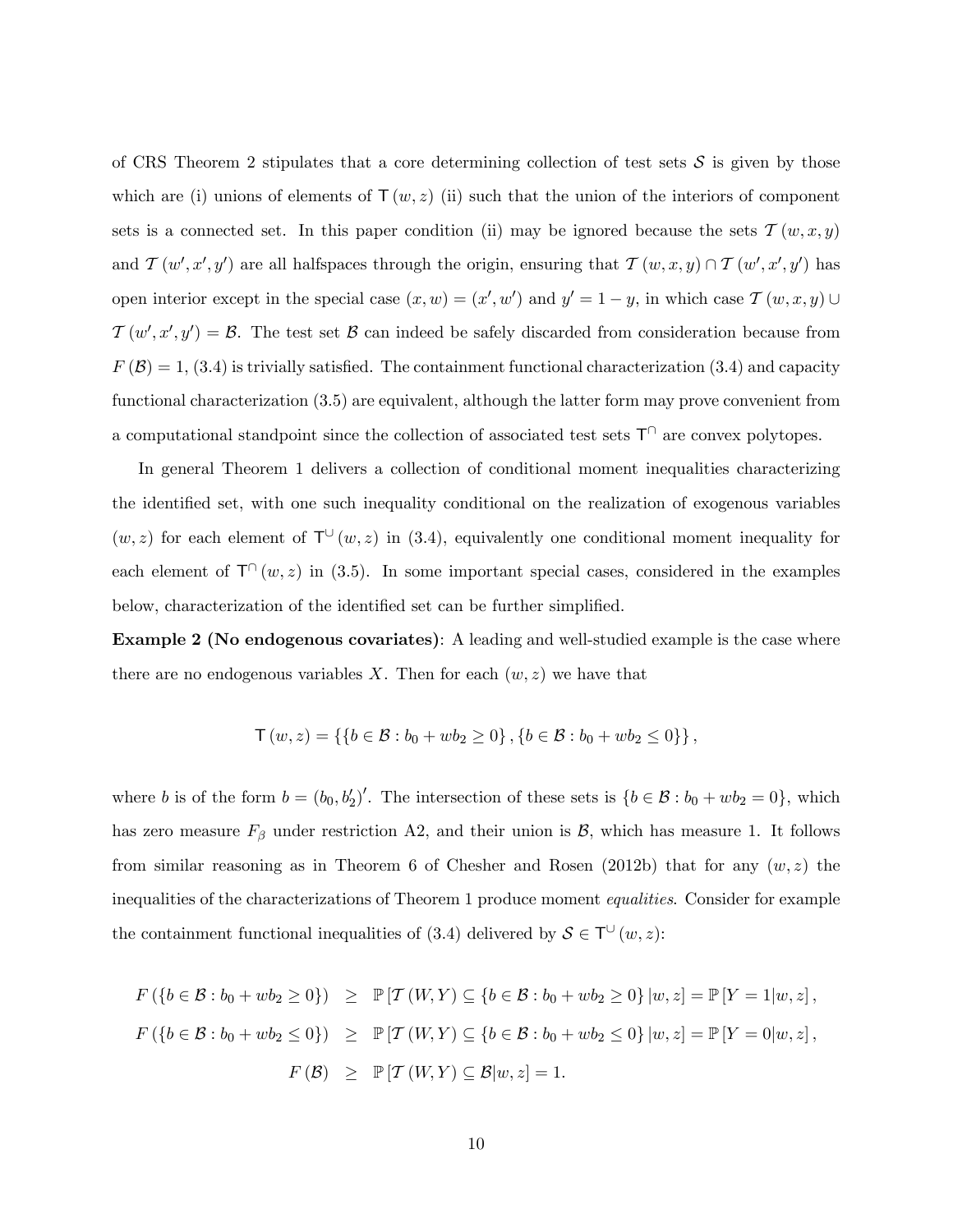The last inequality is trivially satisfied for all  $F \in \mathcal{F}$ . Both the right-hand sides and the left-hand sides of the first two inequalities clearly sum to one, implying that these inequalities must in fact hold with equality, giving

$$
F(\lbrace b \in \mathcal{B} : b_0 + wb_2 \ge 0 \rbrace) = \mathbb{P}[Y = 1|w, z],
$$
\n
$$
F(\lbrace b \in \mathcal{B} : b_0 + wb_2 \le 0 \rbrace) = \mathbb{P}[Y = 0|w, z].
$$
\n(3.6)

When there are no excluded exogenous variables z and  $F_\beta$  is not restricted to a parametric family, these equations coincide with the identifying equations in Ichimura and Thompson (1998) and Gautier and Kitamura (forthcoming), and Ichimura and Thompson (1998) provide sufficient conditions for point identification.<sup>8</sup> When F is parametrically restricted these equalities are likelihood contributions, e.g. integrals with respect to the normal density in Hausman and Wise (1978) or Lerman and Manski (1981), and less stringent conditions are required for point identification. In the absence of sufficient conditions for point identification, the moment equalities (3.6) a.e.  $(W, Z)$ nonetheless fully characterize the identified set.  $\blacksquare$ 

Example 3 (One endogenous covariate with arbitrary exogenous covariates): Consider the common setting where there is a single endogenous regressor,  $X \in \mathbb{R}$ , as well as some exogenous regressors W, a random  $k_w$ -vector. Then given any  $(w, z)$  the collection of sets  $\mathsf{T}(w, z)$  is given by

$$
\mathsf{T}(w,z) \equiv \bigcup_{x \in \text{Supp}(X|w,z)} \left\{ \left\{ \left( b_0, b_1, b_2' \right)' \in \mathcal{B} : b_0 + xb_1 + wb_2 \ge 0 \right\}, \left\{ \left( b_0, b_1, b_2' \right)' \in \mathcal{B} : b_0 + xb_1 + wb_2 \le 0 \right\} \right\}.
$$

Consider now a test set S which is one of the core-determining sets in  $\mathsf{T}^{\cup}(w, z)$  and hence an arbitrary union of sets in  $\mathsf{T}(w, z)$ . Any such  $\mathcal S$  can be written as the set of  $(b_0, b_1, b'_2)' \in \mathcal B$  that

<sup>&</sup>lt;sup>8</sup>The restrictions used to ensure point identification include the requirements that for some fixed  $c \in \mathbb{R}^{k_w}$ ,  $F_{\beta}(\{b : c'b > 0\} = 1)$ , and that the distribution of W has an absolutely continuous component with everywhere positive density. Our characterizations of the identified set, given by  $(3.6)$  in the case of only exogenous covariates, do not require these restrictions.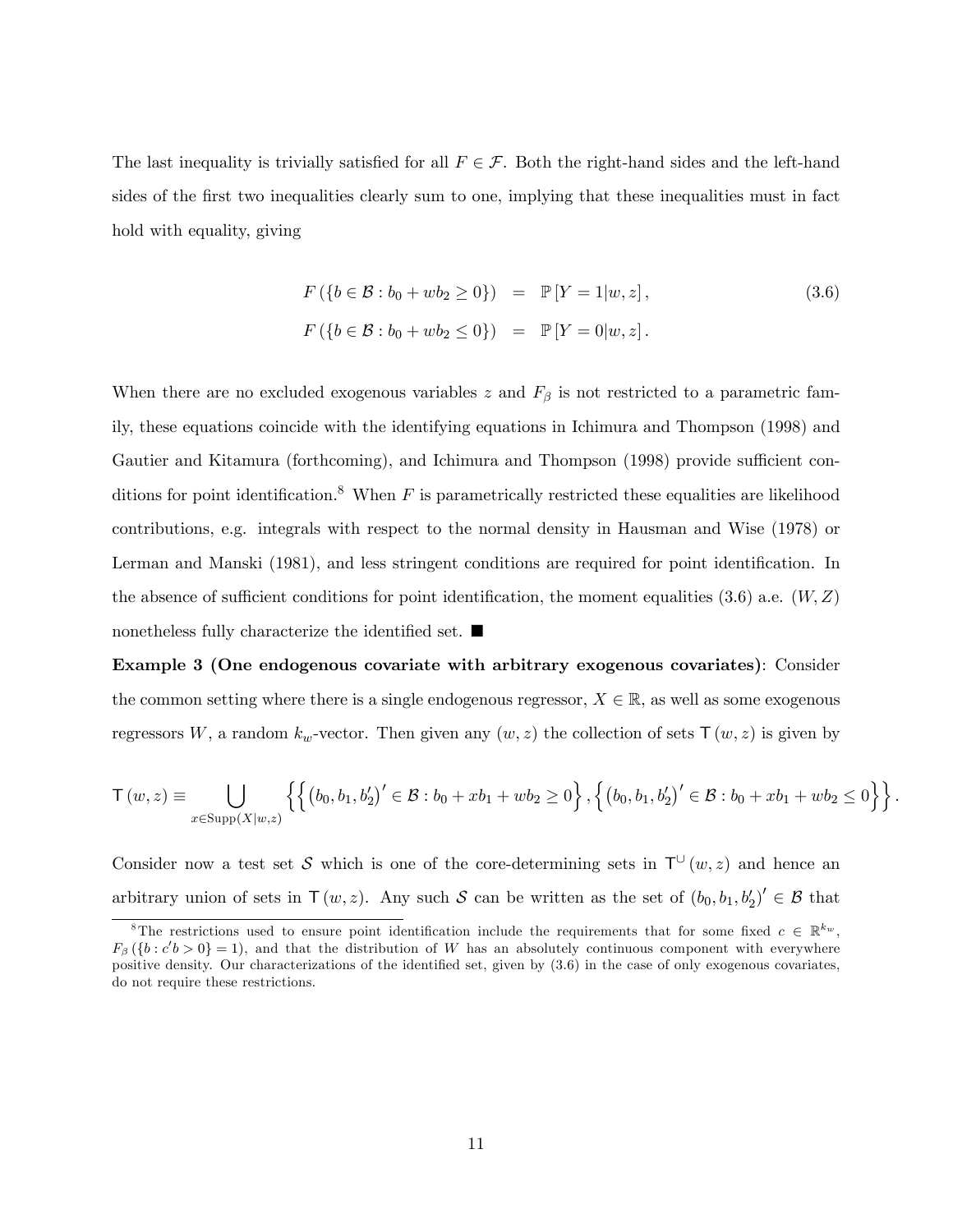satisfy one of the inequalities

$$
b_0 + wb_2 + \max_j \{x_{1j}b_1\} \geq 0,
$$
  

$$
b_0 + wb_2 + \min_m \{x_{0m}b_1\} \leq 0,
$$

for some collections of values for X,  $\mathcal{X}_1 \equiv \{x_{11}, ..., x_{1J}\}$  and  $\mathcal{X}_0 \equiv \{x_{01}, ..., x_{0M}\}$ , with the maxima and minima taken over  $j = 1, ..., J$  and  $m = 1, ..., M$ . If  $b_1 \geq 0$  this simplifies to

$$
\max_{j} x_{1j} b_1 \ge -b_0 - w b_2 \ge \min_{m} x_{0m} b_1,
$$

while if  $b_1 < 0$  the inequalities can be written

$$
\min_{j} x_{1j} b_1 \ge -b_0 - wb_2 \ge \max_{m} x_{0m} b_1.
$$

Without loss of generality, assume that the components of  $\mathcal{X}_0$  and  $\mathcal{X}_1$  are ordered from smallest to largest. It follows that we can write any  $S \in T^{\cup}(w, z)$  as a union of no more than 4 elements of  $\mathsf{T}(w, z)$  since by the above reasoning for any such  $\mathcal{X}_0$  and  $\mathcal{X}_1$  we have

$$
\mathcal{S} = \left(\cup_j T\left(w, x_j, 1\right)\right) \cup \left(\cup_m T\left(w, x_m, 0\right)\right) = T\left(w, x_{11}, 1\right) \cup T\left(w, x_{1J}, 1\right) \cup T\left(w, x_{01}, 0\right) \cup T\left(w, x_{0M}, 0\right).
$$

From this it follows that we need only consider for each  $(w, z)$  test sets S of the form

$$
S = T(w, x_1, 1) \cup T(w, x_2, 1) \cup T(w, x'_1, 0) \cup (w, x'_2, 0),
$$

where  $x_2 \geq x_1$  and  $x'_2 \geq x'_1$ 

**Example 1, continued:** If we restrict attention to cases with no exogenous covariates  $W$ , there is in fact further simplification of the list of core-determining sets. To see why, note that in this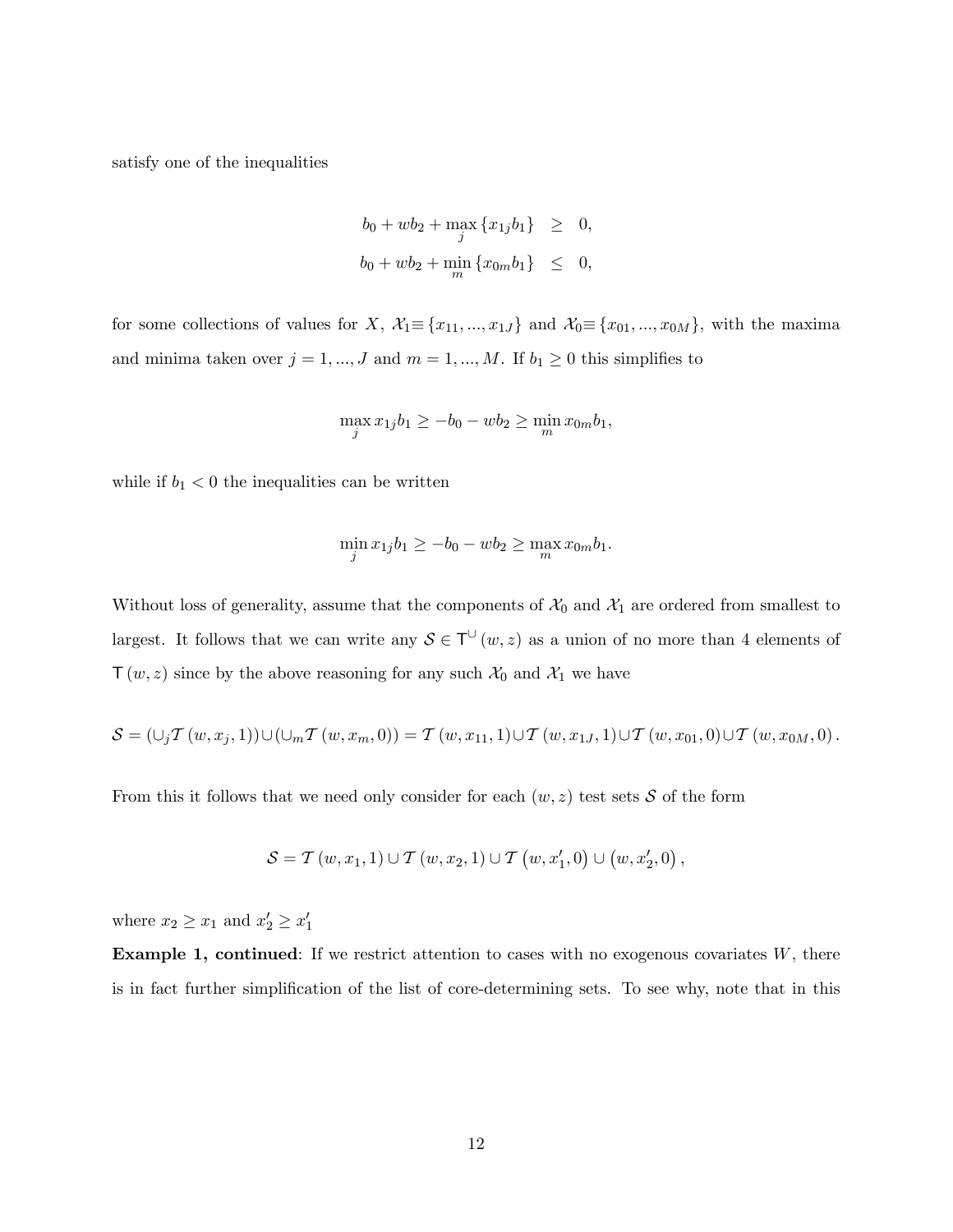case the collection  $\mathsf{T}(w, z) = \mathsf{T}(z)$  for any z reduces to

$$
\mathsf{T}\left(z\right) \equiv \bigcup_{x \in \text{Supp}(X|z)} \left\{ \left\{ \left(b_0, b_1\right)' \in \mathcal{B} : b_0 + xb_1 \ge 0 \right\}, \left\{ \left(b_0, b_1\right)' \in \mathcal{B} : b_0 + xb_1 \le 0 \right\} \right\}.
$$

Each element of  $\mathsf{T}\left( z\right)$  is thus a halfspace in  $\mathbb{R}^{2}$  defined by a separating hyperplane through the origin intersected with  $\beta$ . The union of an arbitrary number of such halfspaces can be equivalently written as the union of no more than two such halfspaces. Therefore the collection of core-determining sets  $T^{\cup}(w, z) = T^{\cup}(z)$  is given by the collection of test sets that can be written as either elements of  $T(z)$  or unions of a pair of elements in  $T(z)$ ,

$$
T^{U}(z) = \bigcup_{\substack{x_1, x_2 \in \text{Supp}(X|z) \\ y_1, y_2 \in \{0, 1\}}} \{T(x_1, y_1) \cup T(x_2, y_2)\},
$$
\n(3.7)

where for any  $x \in \mathcal{X}$  and  $y \in \{0, 1\},\$ 

$$
\mathcal{T}(x,y) = \mathrm{cl} \left\{ (b_0, b_1)' \in \mathcal{B} : y = 1 [b_0 + xb_1 > 0] \right\}.
$$

The characterization applies for either continuous or discrete X, but if X is discrete with  $K$  points of support there are no more than  $2K^2$  sets in  $\mathsf{T}^{\cup}(z)$  for any  $z \in \mathcal{Z}$ . This follows from noting there are  $2K$  unique  $(x, y)$  pairs and the number of all pairwise unions (including the union of each set with itself) is  $(2K)^2/2$ , with division by two from the observation that for any  $(x_1, y_1)$  and  $(x_2, y_2)$ ,  $\mathcal{T}\left(x_{1}, y_{1}\right) \cup \mathcal{T}\left(x_{2}, y_{2}\right) = \mathcal{T}\left(x_{2}, y_{2}\right) \cup \mathcal{T}\left(x_{1}, y_{1}\right).$ 

In the numerical illustrations that follow we consider various instances of Example 1, where there are no exogenous covariates W and where  $F$  is restricted to a parametric (specifically Gaussian) family. In the illustration we investigate identified sets for averages of  $(\beta_0, \beta_1)$ , and we show that this affords further computational simplification, in the sense that for any fixed candidate values of  $(E\beta_0, E\beta_1)$ , we need only consider test sets S that are unions of two elements of  $\mathsf{T}(w, z)$  in order to check whether any  $(E\beta_0, E\beta_1)$  belongs to the identified set.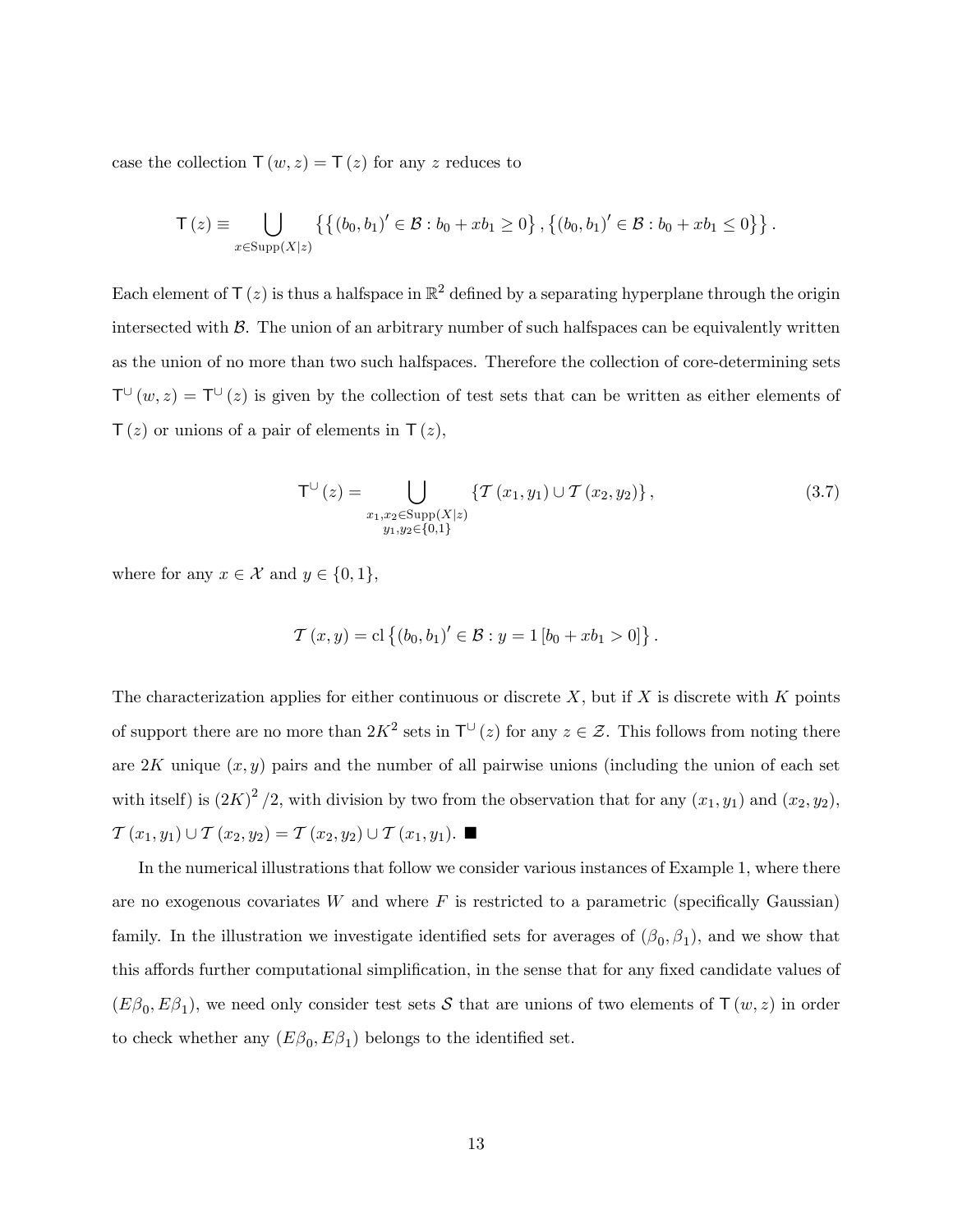## 4 Numerical Illustrations

To investigate the identifying power of our binary outcome random coefficient model with instruments, we consider Example 1, where

$$
Y = 1 [\beta_0 + \beta_1 X > 0].
$$

with X a univariate random variable and  $(\beta_0, \beta_1)'$  bivariate normally distributed with mean  $(\alpha_0, \alpha_1)$ ,  $cov(\beta_0, \beta_1) = \gamma_0$ ,  $var(\beta_0) = 1$ , and  $var(\beta_1) = \gamma_1 + \gamma_0^2$ . We can then equivalently write the model as

$$
Y = 1 [U_0 + U_1 X > -\alpha_0 - \alpha_1 X],
$$

where  $U = (U_0, U_1)$  are bivariate normal with zero mean and the same variance as  $(\beta_0, \beta_1)$ . We then define

$$
G_U(\mathcal{U}, \theta) \equiv F_{\beta}(\{(u_0 + \alpha_0, u_1 + \alpha_1) : u \in \mathcal{U}\})
$$

as the probability that U belongs the the set  $\mathcal U$  where  $\theta = (\alpha_0, \alpha_1, \gamma_0, \gamma_1)$  and when  $\beta$  is distributed  $F_\beta$  with mean  $\alpha$  and variance governed by parameters  $(\gamma_0, \gamma_1)$ . Given the restriction that  $\beta =$  $(\beta_0, \beta_1)'$  is bivariate normally distributed, knowledge of  $\theta$  implies knowledge of  $F_\beta$ . We thus consider the identified set for  $\theta$ , denoted  $\Theta^*$ , and focus our attention in particular on the identified set for  $(\alpha_0, \alpha_1)$ , the projection of the first two elements of  $\Theta^*$  on  $\mathbb{R}^2$ .

#### 4.1 Data-Generating Processes

Our examples employ data-generating processes with a triangular structure for  $X$  as a function of instrument Z, as follows.

$$
X = x_k \text{ iff } c_{k-1} < X^* \leq c_k, \quad k \in \{1, \dots, K\},
$$
\n
$$
X^* = \delta_1 Z + \delta_2 U_0 + \delta_3 U_1 + \delta_4 V,
$$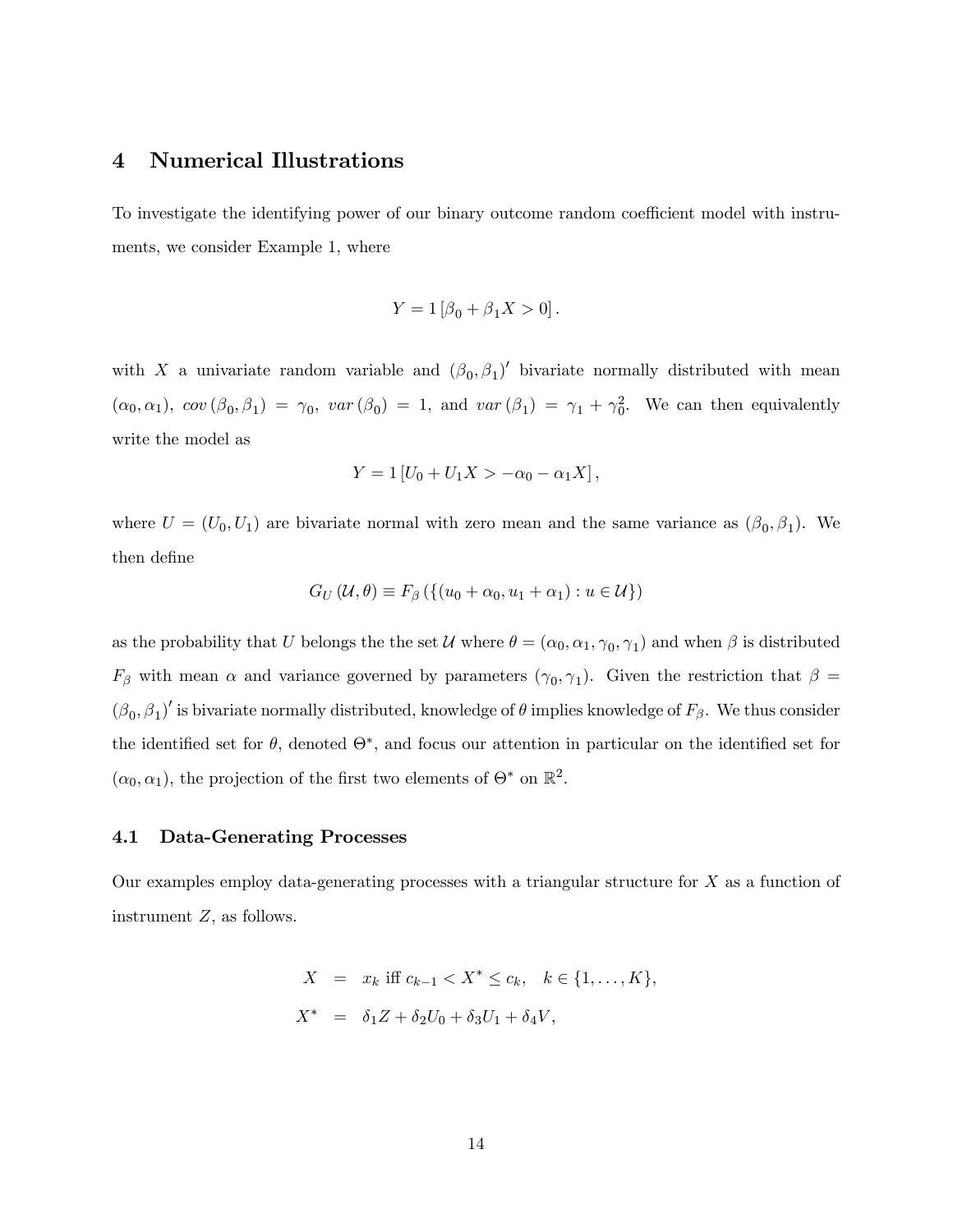where

$$
\begin{bmatrix} U_0 \\ U_1 \\ V \end{bmatrix} \sim N \left( \begin{pmatrix} 0 \\ 0 \\ 0 \end{pmatrix}, \begin{pmatrix} 1 & \gamma_0 & 0 \\ \gamma_0 & \gamma_1 + \gamma_0^2 & 0 \\ 0 & 0 & 1 \end{pmatrix} \right).
$$

We do four calculations. In the first two calculations parameters are set such that  $X$  is endogenous, with the instrument having varying degrees of strength in terms of predictive ability for  $X$ . In both cases parameter values are set as follows:

$$
\alpha_0 = 0
$$
,  $\alpha_1 = -1$ ,  $\gamma_0 = -1$   $\gamma_1 = 1$ ,

$$
K = 4, \quad (x_1, x_2, x_3, x_4) = (-1, 0, 1, 2), \quad (c_0, c_1, c_2, c_3, c_4) = (-\infty, -1, 0, 1, \infty).
$$

The support of the instrument  $Z$  is specified as

$$
\mathcal{Z} = \{-2, -1, 1, 2\}.
$$

In the stronger instrument case there is:

$$
\delta \equiv (\delta_1, \delta_2, \delta_3, \delta_4) = (1, 0.577, -0.577, 0.577),
$$

and in the weaker instrument case:

$$
\delta \equiv (\delta_1, \delta_2, \delta_3, \delta_4) = (1.5, 0.577, -0.577, 0.462).
$$

In the stronger instrument case the coefficient on the instrumental variable in the ordered probit equation for  $X$  is larger and the variance of the unobservable variable  $V$  is slightly smaller. The result is that in the stronger instrument case the instrumental variable is a significantly better predictor of the value of the endogenous explanatory variable  $X$ . Table 1 shows the probability that X takes its four values conditional on the value of the instrumental variable at the two settings for the instrumental variable.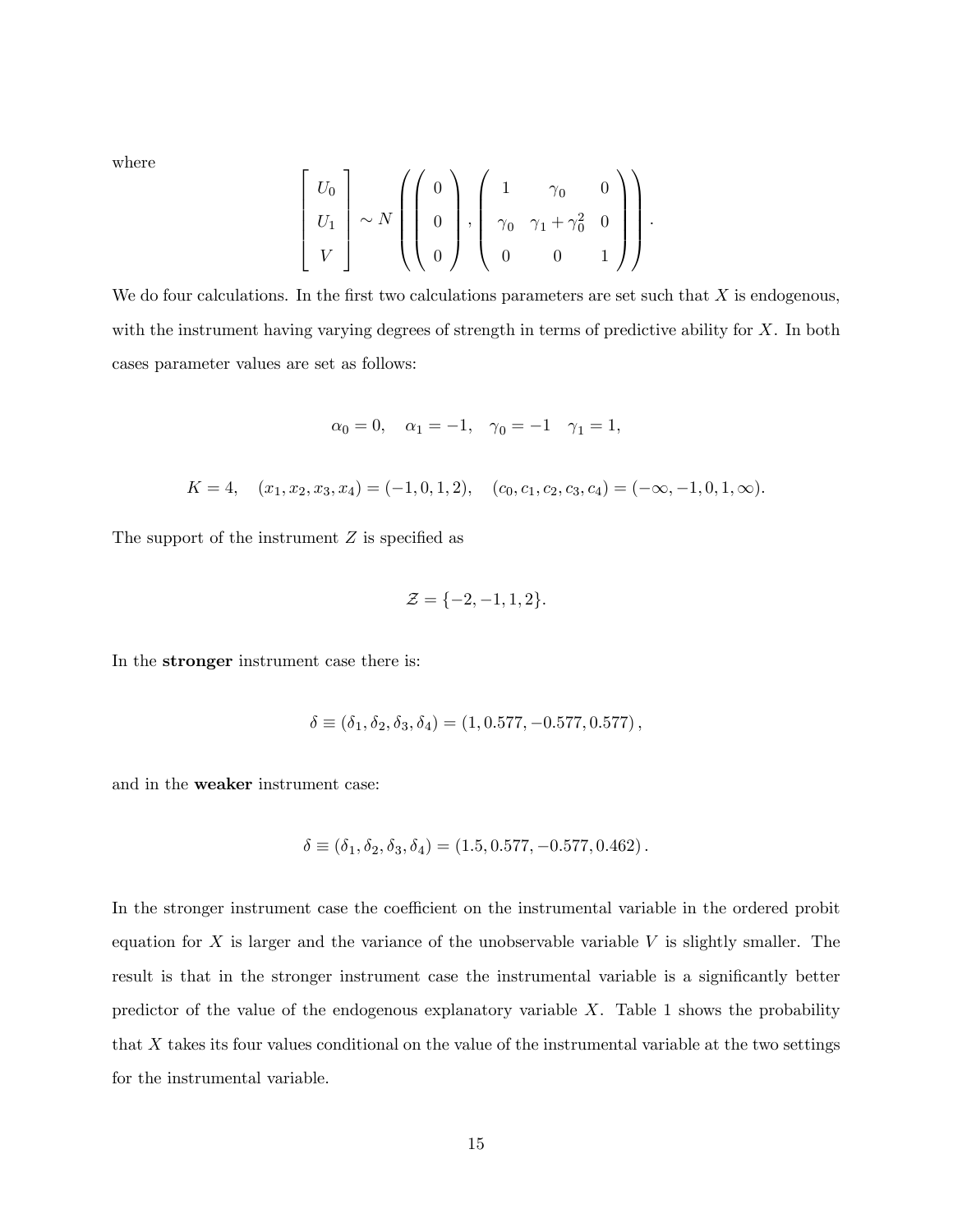|            |        | $z=-2$ | $z=-1$ | $z=+1$ | $z=+2$ |
|------------|--------|--------|--------|--------|--------|
|            | $x=-1$ | .760   | .500   | .079   | .017   |
| weaker     | $x=0$  | .161   | .260   | .161   | .062   |
| instrument | $x=1$  | .062   | .161   | .260   | .161   |
|            | $x=2$  | .017   | .079   | .500   | .760   |
|            | $x=-1$ | .928   | .642   | .034   | .002   |
| stronger   | $x=0$  | .058   | .221   | .103   | .013   |
| instrument | $x=1$  | .013   | .103   | .221   | .058   |
|            | $x=2$  | .002   | .034   | .642   | .928   |

Table 1: Conditional probabilities  $\mathbb{P}[X=x|z]$ .

For the third and fourth cases we calculate the identified set for probabilities generated by a structure in which X is exogenous. The identified sets are for  $(\alpha_0, \alpha_1)$  when this restriction is not imposed. We show in Appendix C that with  $X \perp \!\!\!\perp \beta$  known, there is point-identification of the full parameter vector  $\theta$ . The identified sets obtained without this restriction thus help to illustrate the identifying power of the exogeneity restriction for a pair of DGPs in which it does hold.

Everything is as in the first two DGPs where  $X$  is endogenous except for the following parameter settings.

$$
\delta\equiv(\delta_1,\delta_2,\delta_3,\delta_4)=\left(1,0,0,2^{1/2}\right).
$$

The variance of the unobserved element in the equation for  $X$  is 2, which is the same as in the first two cases considered, but where the independence restriction  $X \perp \!\!\!\perp \beta$  is false. The probabilities  $\mathbb{P}[X = x_k|z]$  of Table 1 hold in both endogenous and exogenous X designs.

#### 4.2 Calculation of Probabilities

There is

$$
\mathbb{P}\left[X = x_k|z\right] = \Phi\left(\frac{c_k - \delta_1 z}{\lambda^{1/2}}\right) - \Phi\left(\frac{c_{k-1} - \delta_1 z}{\lambda^{1/2}}\right),
$$

where  $\Phi(\cdot)$  is the standard normal distribution function and  $\lambda$  is defined as

$$
\lambda \equiv \delta_2^2 + 2\delta_2 \delta_3 \gamma_0 + \delta_3^2 (\gamma_1 + \gamma_0^2) + \delta_4^2.
$$
 (4.1)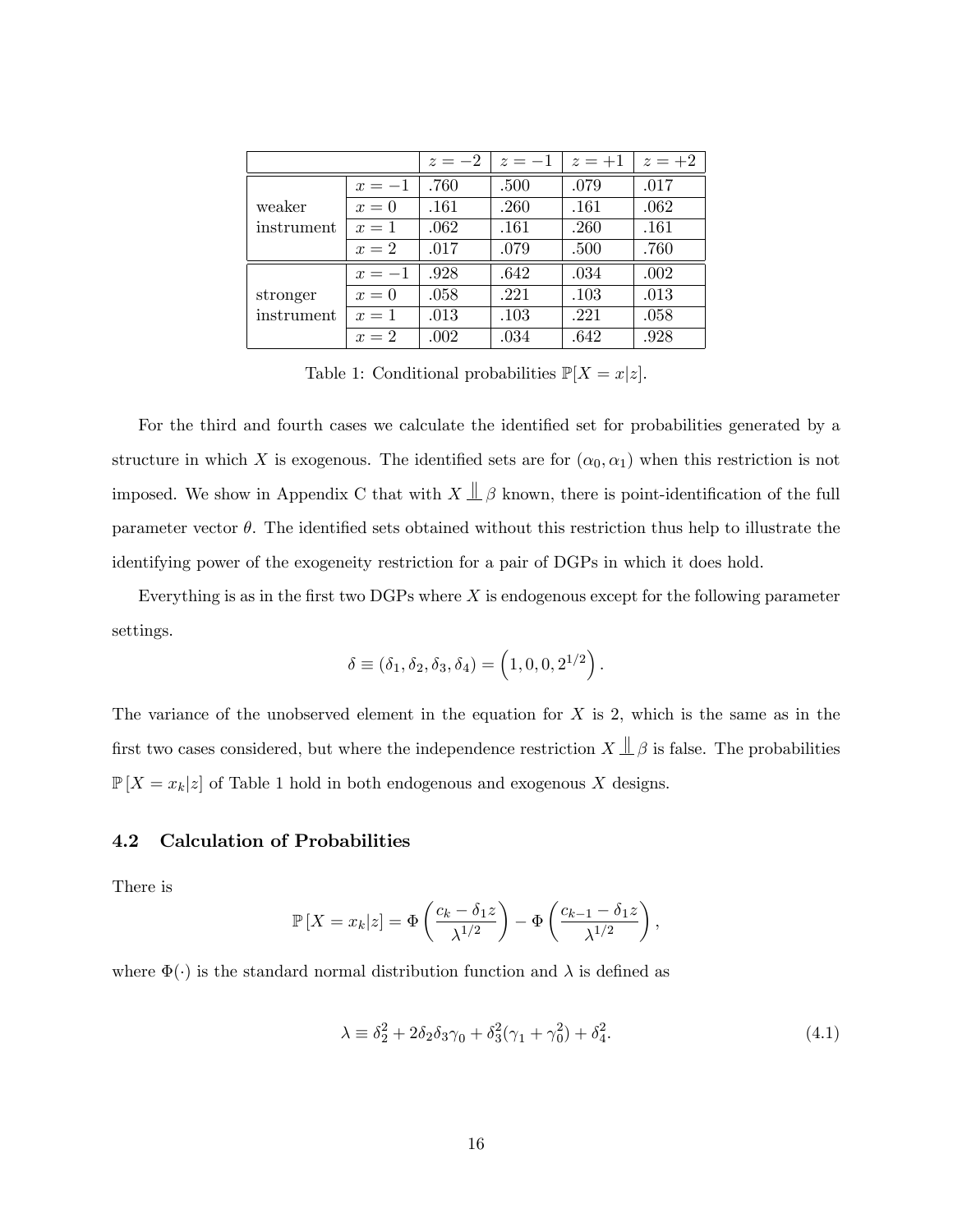Now consider  $\mathbb{P}[Y = 0 \wedge X = x_k | z]$ . There is given  $Z = z$ :

$$
\{Y = 0 \land X = x_k\} \Leftrightarrow \{\alpha_0 + U_0 + x_k (\alpha_1 + U_1) \le 0\} \land \left\{c_{k-1} - \delta_1 z < \tilde{V} \le c_k - \delta_1 z\right\},\
$$

where

$$
\tilde{V} \equiv \delta_2 U_0 + \delta_3 U_1 + \delta_4 V.
$$

It then follows that

$$
(Y = 0 \land X = x_k) \Leftrightarrow (Q_k \le -\alpha_0 - \alpha_1 x_k) \land (c_{k-1} - \delta_1 z < \tilde{V} \le c_k - \delta_1 z),
$$

where

$$
Q_k \equiv U_0 + x_k U_1.
$$

Since

$$
\begin{pmatrix}\n\tilde{V} \\
Q_k\n\end{pmatrix}\n\sim N\left(\begin{bmatrix}\n0 \\
0 \\
0\n\end{bmatrix}, \begin{bmatrix}\n\lambda & \delta_2 + \gamma_0 (\delta_3 + \delta_2 x_k) - \delta_3 x_k (\gamma_1 + \gamma_0^2) \\
\delta_2 + \gamma_0 (\delta_3 + \delta_2 x_k) - \delta_3 x_k (\gamma_1 + \gamma_0^2)\n\end{bmatrix}\right),
$$
\n
$$
(1 + x_k \gamma_0)^2 + x_k^2 \gamma_1
$$

 $\mathbb{P}[Y = 0 \wedge X = x_k | z]$  can be calculated as the difference between two normal orthant probabilities. We then have

$$
\mathbb{P}[Y=1 \wedge X=x_k|z] = \mathbb{P}[X=x_k|z] - \mathbb{P}[Y=0 \wedge X=x_k|z].
$$

In our R programs the required bivariate normal orthant probabilities are calculated using the pmvnorm program provided in the mvtnorm package, Genz, Bretz, Miwa, Mi, Leisch, Scheipl, and Hothor (2012), which implements computation of multivariate normal and t probabilities from Genz and Bretz  $(2009).<sup>9</sup>$ 

<sup>&</sup>lt;sup>9</sup>R: A Language and Environment for Statistical Computing R Core Team (2012).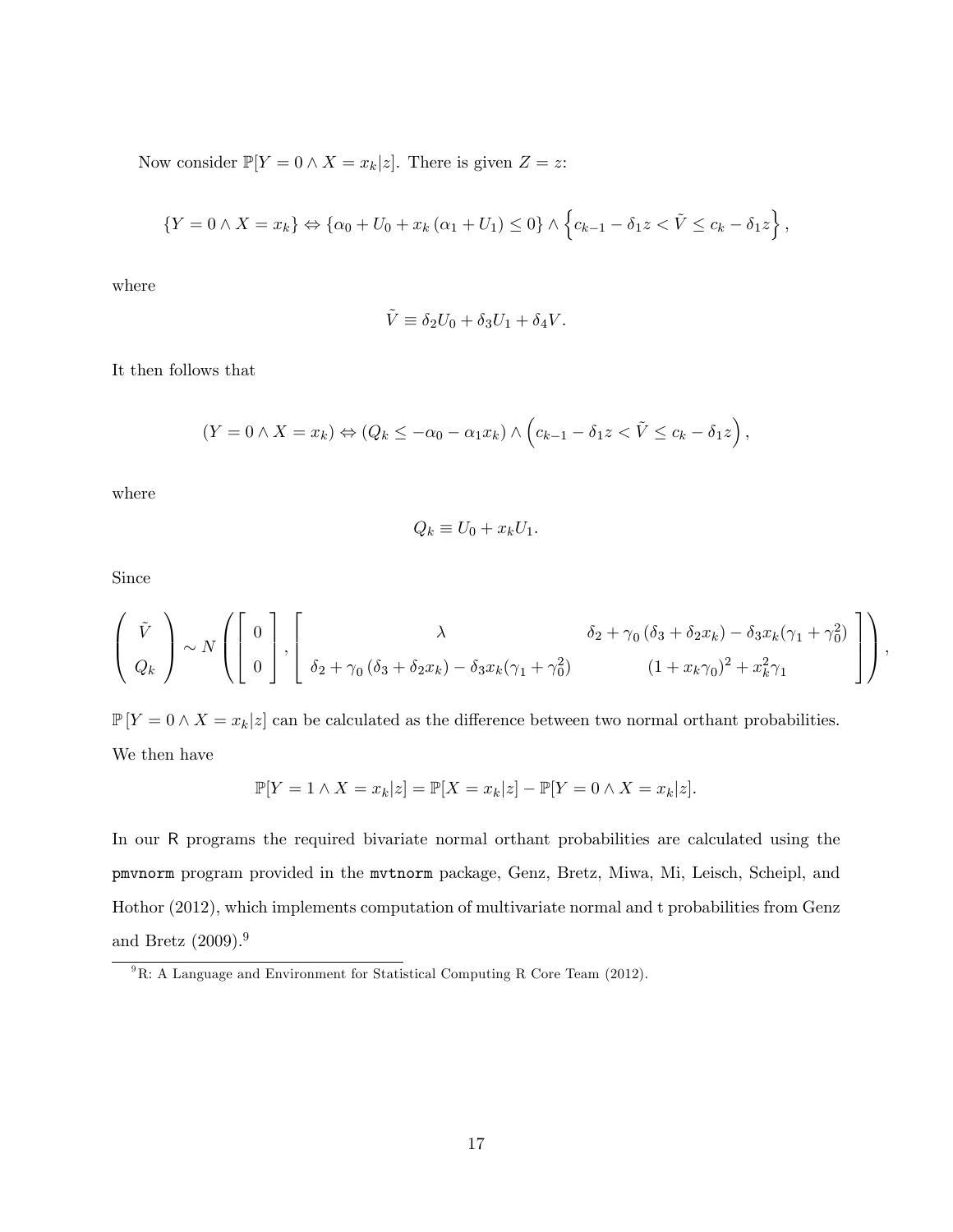#### 4.3 Calculation of projections

In this model with  $F_\beta$  bivariate normal, the distribution of random coefficients is fully conveyed by the value of the parameter  $\theta_0 = (\alpha_0, \alpha_1, \gamma_0, \gamma_1)$ . We calculate two dimensional projections of the four dimensional identified set for  $\theta_0$ , giving results here for the projection onto the plane on which lie  $(\alpha_0, \alpha_1)$ , which is equivalently the identified set for the mean of the random coefficients  $(\beta_0, \beta_1)$ .

We calculate the projections of the identified set as follows. Let  $\theta$  denote a conjectured value of the parameter vector  $(\alpha_0, \alpha_1, \gamma_0, \gamma_1)$ .

The full 4D identified set is

$$
\Theta^* = \left\{ \theta \in \Theta : \forall \mathcal{S} \in \mathsf{S}, \quad G_U(\mathcal{S}, \theta) \ge \max_{z \in \mathcal{Z}} \mathbb{P}[\mathcal{T}(W, X, Y) \subset \mathcal{S}|z] \right\}
$$

where  $S = T^{\cup}(z)$  is a collection of 32 core determining sets of the form described for Example 1 in Section 3, specifically (3.7), in the present case where X has four points of support.  $G_U(\mathcal{S}, \theta)$  is the probability mass placed on the set S by a bivariate normal distribution with parameters  $\theta$  and the probabilities  $\mathbb{P}[\mathcal{T}(W, X, Y) \subset \mathcal{S}|Z = z], z \in \mathcal{Z}$ , which are identified under Restriction A1.

For computational purposes we make use of the following discrepancy measure:

$$
D(\theta) \equiv \max_{z \in \mathcal{Z}, \mathcal{S} \in \mathcal{S}} \left( \mathbb{P}[\mathcal{T}(W, X, Y) \subset \mathcal{S}|z] - G_U(\mathcal{S}, \theta) \right). \tag{4.2}
$$

For values of  $\theta$  in the identified set  $D(\theta) \leq 0$ . For values of  $\theta$  outside the identified set we have that for at least one set  $S \in \mathsf{S}$  and for some  $z \in \mathcal{Z}$ ,

$$
G_U(\mathcal{S}, \theta) - \mathbb{P}[\mathcal{T}(W, X, Y) \subset \mathcal{S}|z] < 0,
$$

and so for such values  $D(\theta) > 0$ . The full four dimensional identified set can therefore be characterized as follows.

$$
\Theta^* = \{ \theta \in \Theta : D(\theta) \leq 0 \} .
$$

To compute identified sets for sub-vectors of parameters, let  $\theta_c$  denote a sub-vector of  $\theta$ , that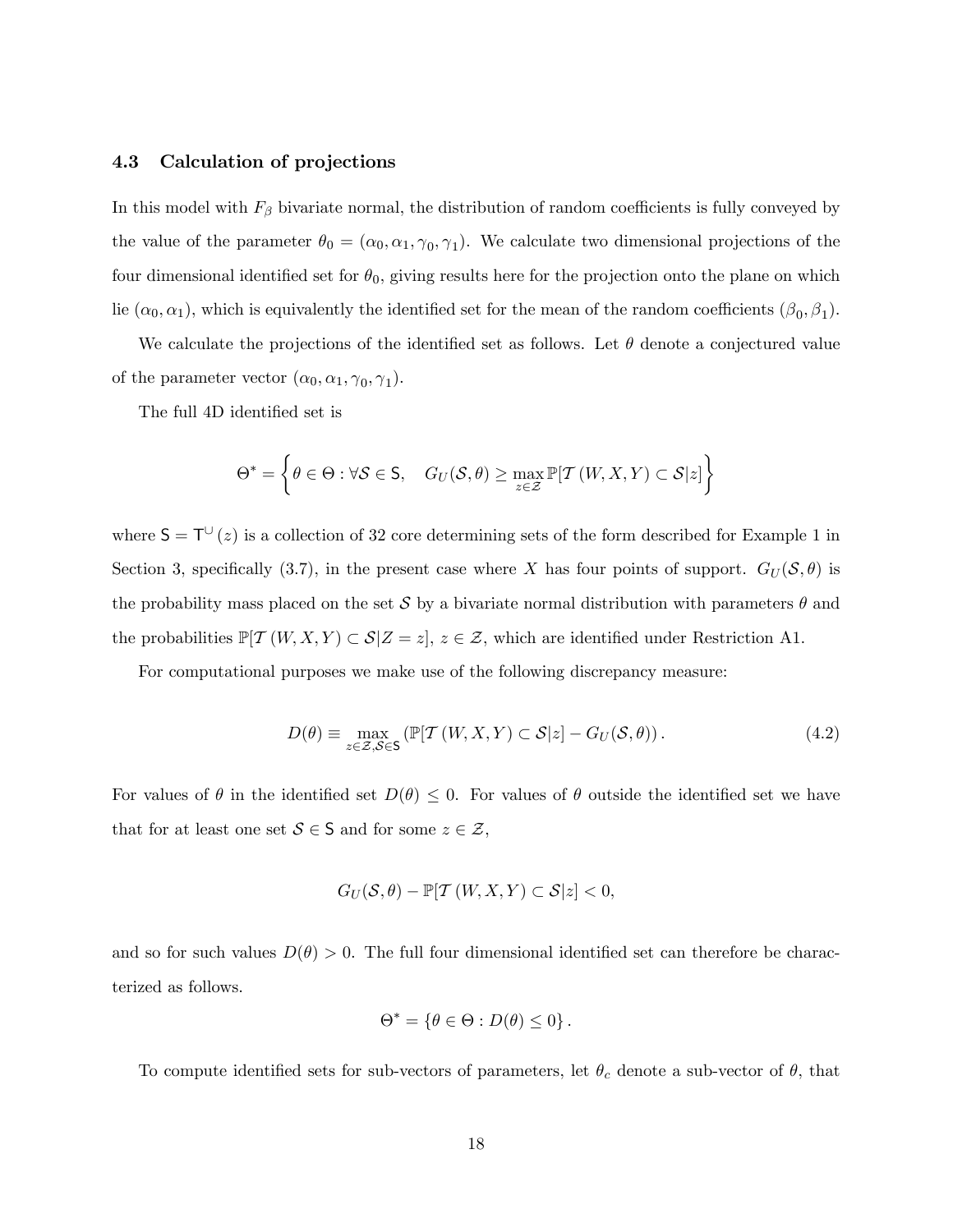is one or more elements of  $\theta$ , and let  $\theta_{-c}$  denote that vector containing the remaining elements of  $\theta$ . The projection of the identified set onto the space in which  $\theta_c$  resides is the set of values of  $\theta_c$ for which there exists  $\theta_{-c}$  such that  $\theta = (\theta_c, \theta_{-c})$  lies in the identified set  $\Theta^*$ . We calculate this set as the set of values  $\theta_c$  for which the value of  $\min_{\theta_{-c}} D(\theta_c, \theta_{-c})$  is nonpositive:

$$
\Theta_c^* = \left\{ \theta_c : \min_{\theta_{-c}} D(\theta_c, \theta_{-c}) \le 0 \right\},\tag{4.3}
$$

where  $D(\theta_c, \theta_{-c})$  is to be understood as the function defined in (4.2) applied to that value of  $\theta$  with sub-vectors equal to  $\theta_c$  and  $\theta_{-c}$ . We perform this minimization using the optim function in base R.

Figure 1 shows the projections of the identified set in the two cases where  $X$  is endogenously determined. The data generating value  $(\alpha_0, \alpha_1) = (0, -1)$  is plotted as well. In the stronger instrument case (drawn in red) the projection is smaller in area. Most values in the projection for the stronger instrument case lie inside the projection for the weaker instrument case, but at high values of  $\alpha_0$  there is a very small region of the stronger instrument projection which is not contained within the weaker instrument projection. Figure 2 similarly illustrates projections of the identified set for the exogenous  $X$  process. In this case the projection of the identified set for the stronger instrument case is a strict subset of that in the weaker instrument case.

In all cases, both with endogenous and exogenous  $X$ , the projections do not contain any positive values of  $\alpha_1$ . That is, the model allows one to sign  $\alpha_1$ , so that the hypothesis  $H_0 : \alpha_1 \geq 0$  is falsifiable.

## 5 Conclusion

In this paper we have provided set identification analysis for a model of binary response featuring random coefficients and potentially endogenous regressors. The regressors in question are not restricted to be distributed independently of the random coefficients. We showed that with an instrumental variable restriction we can apply analysis along the lines of that in CRS and Chesher and Rosen  $(2012a)$  to characterize the identified set as the those distributions satisfying a collection of conditional moment inequalities. In our examples of Section 4 there are 32 conditional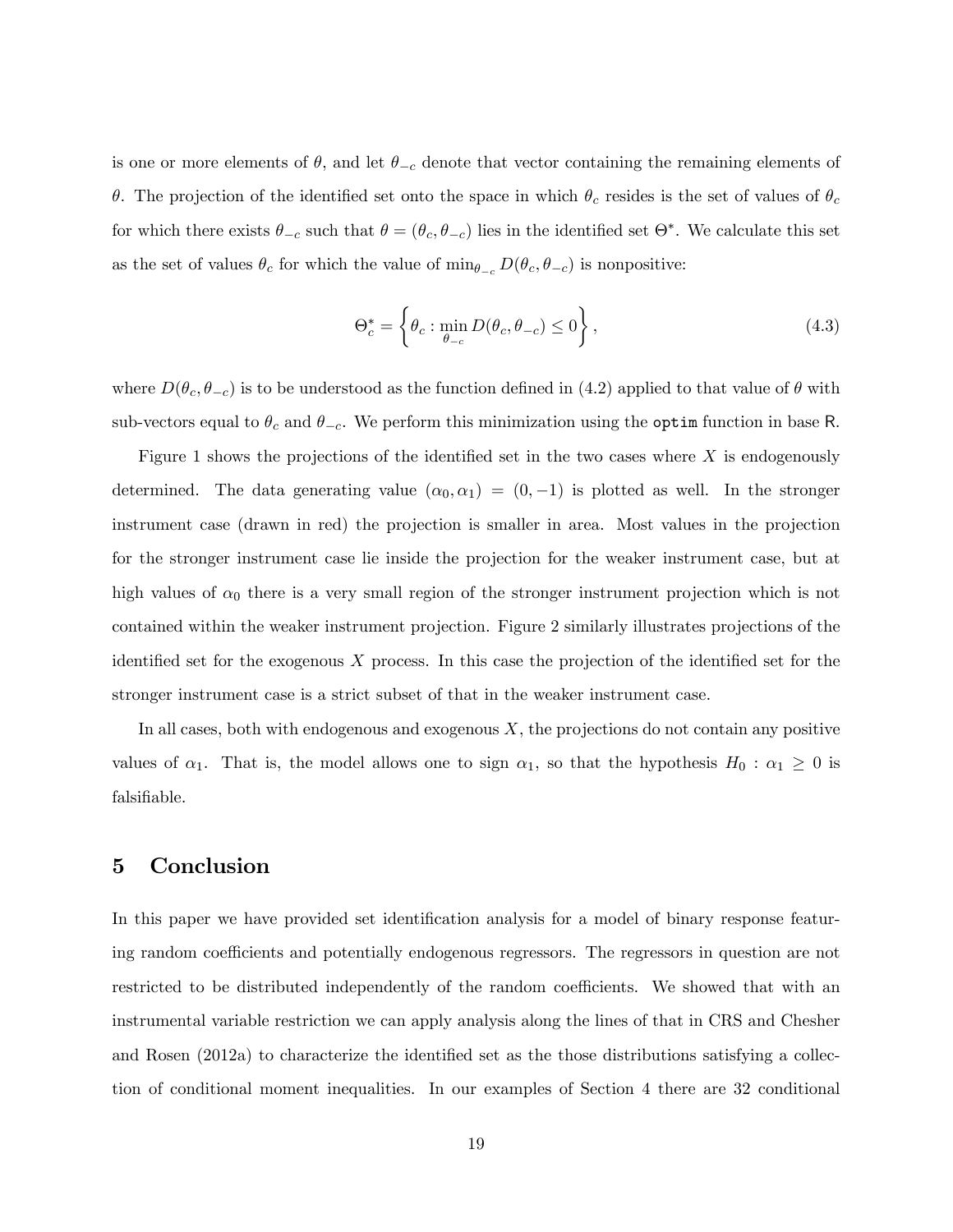moment inequalities, one for each core-determining set, which hold conditional on any value of the instrument. While our focus was on identification, recently developed approaches for estimation and inference based on such characterizations, such as those of Andrews and Shi (forthcoming) and Chernozhukov, Lee, and Rosen (forthcoming), are applicable. In some settings the number of core-determining sets in the full characterization may be quite large, necessitating some care in choosing the number to employ in small samples. Issues that arise due to many moment inequalities have been investigated in an asymptotic paradigm by Menzel (2009). Here the number of conditional moment inequalities may be quite large, but is necessarily finite, and future research on finite sample approximations for inference and computational issues is warranted.

We have further provided some numerical illustrations of identified sets under particular data generation processes. We gave an overview of the computational approach we used for computing these identified sets, and details of these approaches are described in Appendix B.

Although our computational approaches were adequate for the examples considered, we have little doubt that these approaches may be improved, either by developing more efficient implementations, or by devising new computational approaches altogether. Nonetheless, the illustrations serve to illustrate the feasibility of computing identified sets in one particular setting in the general class of instrumental variable models studied in Chesher and Rosen (2012a). These instrumental variable models can admit high-dimensional unobserved heterogeneity, for example through a random-coefficients specification such as the one studied in this paper.

## References

- ANDREWS, D. W. K., AND X. SHI (forthcoming): "Inference for Parameters Defined by Conditional Moment Inequalities," Econometrica.
- ARTSTEIN, Z. (1983): "Distributions of Random Sets and Random Selections," Israel Journal of Mathematics,  $46(4)$ ,  $313-324$ .
- BAJARI, P., J. FOX, K.-I. KIM, AND S. P. RYAN (2012): "The Random Coefficients Logit Model is Identified," Journal of Econometrics,  $166(2)$ ,  $204-212$ .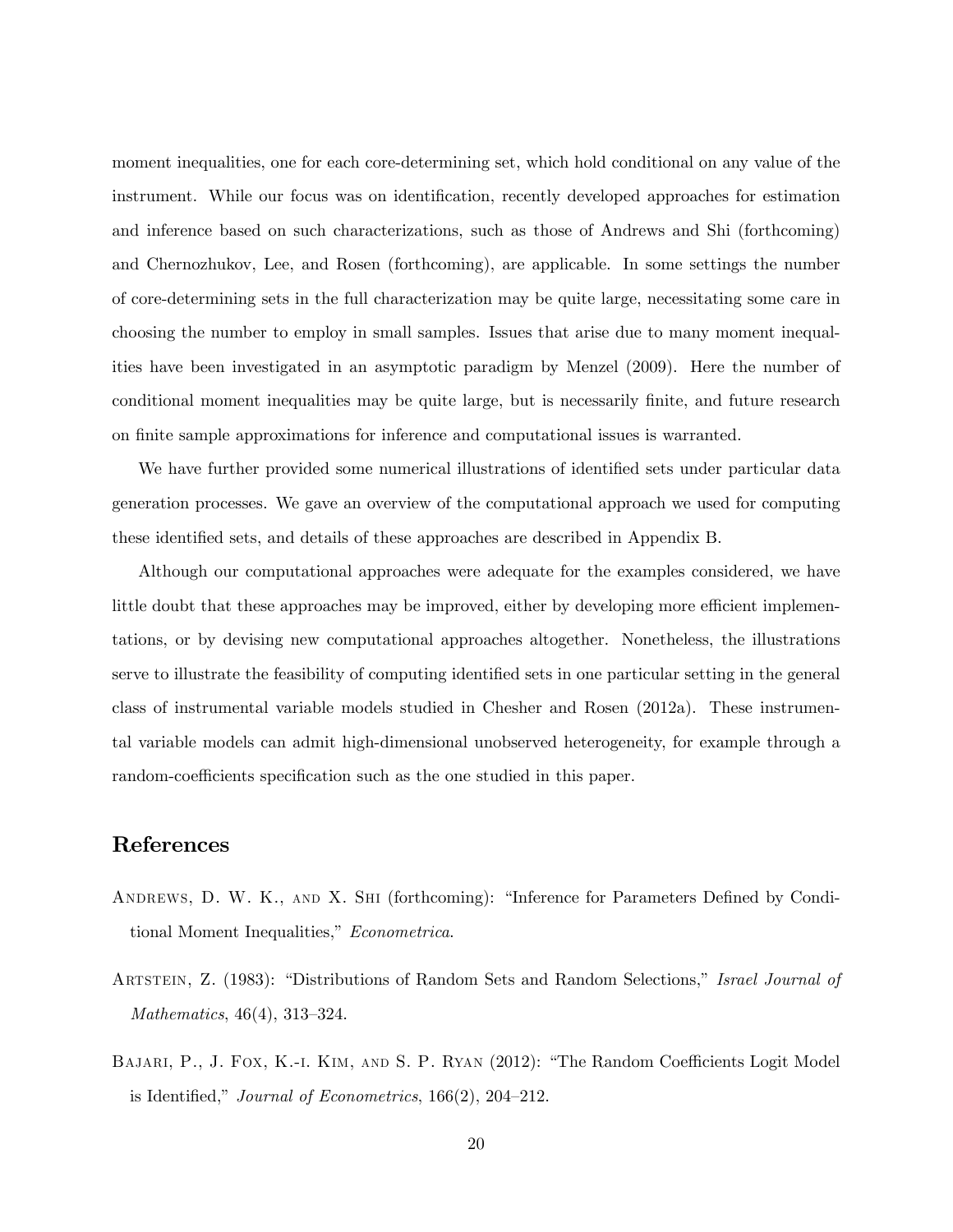- BERESTEANU, A., I. MOLCHANOV, AND F. MOLINARI (2011): "Sharp Identification Regions in Models with Convex Moment Predictions,"  $Econometrica$ , 79(6), 1785–1821.
- $(2012)$ : "Partial Identification Using Random Set Theory," Journal of Econometrics,  $166(1)$ , 17-32.
- BERRY, S., AND P. HAILE (2009): "Nonparametric Identification of Multiple Choice Demand Models with Heterogeneous Consumers," NBER working paper w15276.
- (2010): "Identification in Differentiated Markets Using Market Level Data," NBER working paper w15641.
- BERRY, S., J. LEVINSOHN, AND A. PAKES (1995): "Automobile Prices in Market Equilibrium,"  $Econometrica, 63(4), 841-890.$
- BERRY, S. T. (1994): "Estimating Discrete Choice Models of Product Differentiation," Rand Journal of Economics,  $25(2)$ ,  $242-262$ .
- BRIESCH, R. A., P. K. CHINTAGUNTA, AND R. L. MATZKIN (2010): "Nonparametric Discrete Choice Models with Unobserved Heterogeneity," Journal of Business and Economic Statistics,  $28(2), 291-307.$
- CHERNOZHUKOV, V., S. LEE, AND A. ROSEN (forthcoming): "Intersection Bounds, Estimation and Inference," Econometrica.
- CHESHER, A.  $(2010)$ : "Instrumental Variable Models for Discrete Outcomes," *Econometrica*, 78 $(2)$ ,  $575 - 601.$
- (forthcoming): "Semiparametric Structural Models of Binary Response: Shape Restrictions and Partial Identification," Econometric Theory.
- CHESHER, A., AND A. ROSEN (2012a): "Generalized Instrumental Variable Models," in preparation.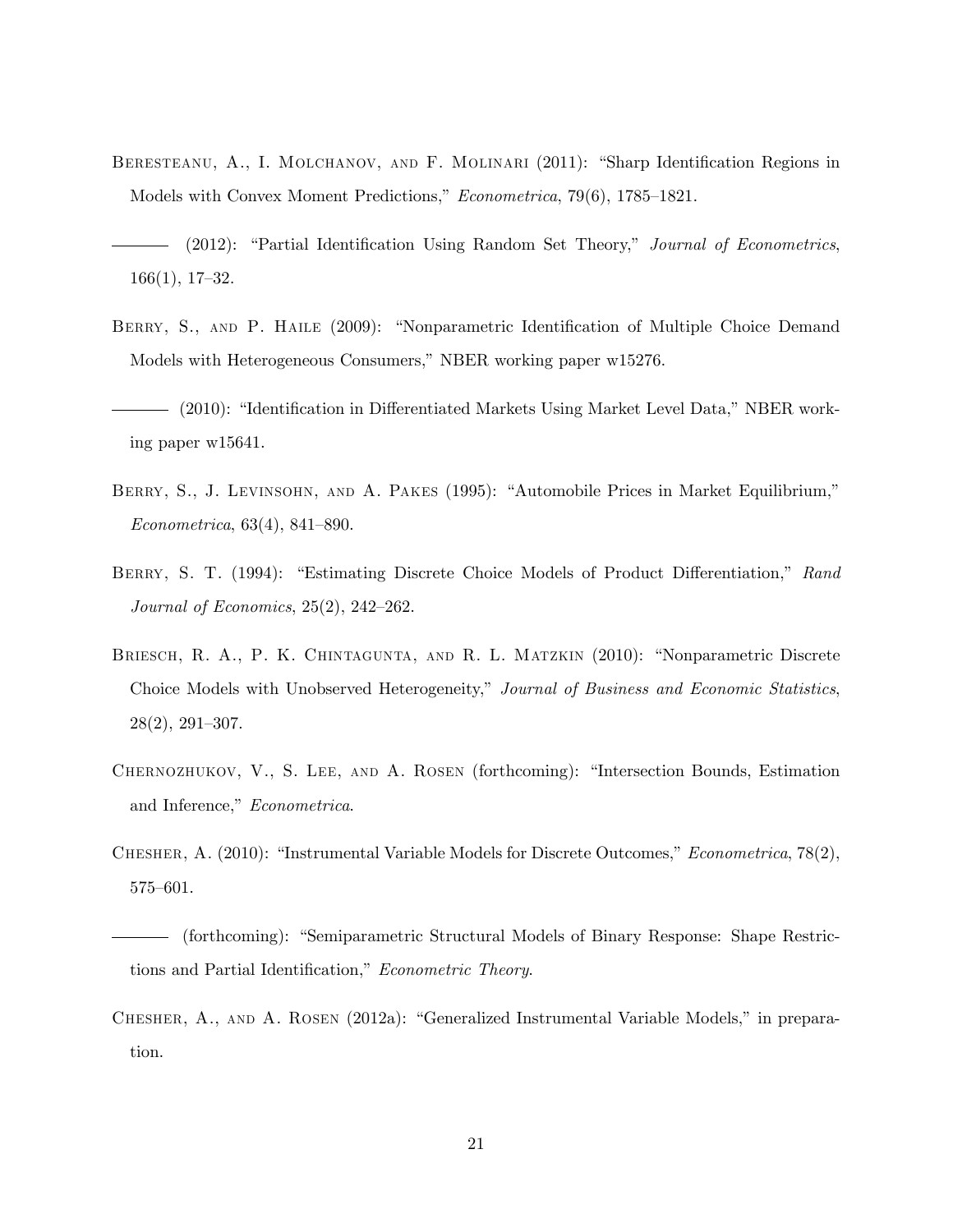$(2012b)$ : "Simultaneous Equations Models for Discrete Outcomes: Coherence, Completeness, and Identification," CeMMAP working paper CWP21/12.

- CHESHER, A., A. ROSEN, AND K. SMOLINSKI (forthcoming): "An Instrumental Variable Model of Multiple Discrete Choice," Quantitative Economics.
- FOX, J. T., AND A. GANDHI (2012): "Nonparametric Identification and Estimation of Random Coefficients in Multinomial Choice Models," working paper, University of Michigan.
- GALICHON, A., AND M. HENRY (2011): "Set Identification in Models with Multiple Equilibria," Review of Economic Studies,  $78(4)$ ,  $1264-1298$ .
- GAUTIER, E., AND Y. KITAMURA (forthcoming): "Nonparametric Estimation in Random Coefficients Binary Choice Models," Econometrica.
- GAUTIER, E., AND E. LEPENNEC (2011): "Adaptive Estimation in the Nonparametric Random Coefficients Binary Choice Model by Needlet Thresholding," working paper, CREST/ENSAE.
- GENZ, A., AND F. BRETZ (2009): Computation of Multivariate Normal and t Probabilities. Springer-Verlag, Heidelberg, Germany, Lecture Notes in Statistics, Vol. 195.
- Genz, A., F. Bretz, T. Miwa, X. Mi, F. Leisch, F. Scheipl, and T. Hothor (2012): mvtnorm: Multivariate Normal and t Distributions. R package version 0.9-9992.
- HAUSMAN, J., AND D. WISE (1978): "A Conditional Probit Model for Qualitative Choice: Discrete Decisions Recognizing Interdependence and Heterogeneous Preferences," Econometrica, 46(2), 403-426.
- HODERLEIN, S. (2009): "Endogenous Semiparametric Binary Choice Models with Heteroscedasticity," CeMMAP working paper CWP34/09.
- ICHIMURA, H., AND T. S. THOMPSON (1998): "Maximum Likelihood Estimation of a Binary Choice Model with Random Coefficients of Unknown Distribution," Journal of Econometrics,  $86, 269 - 295.$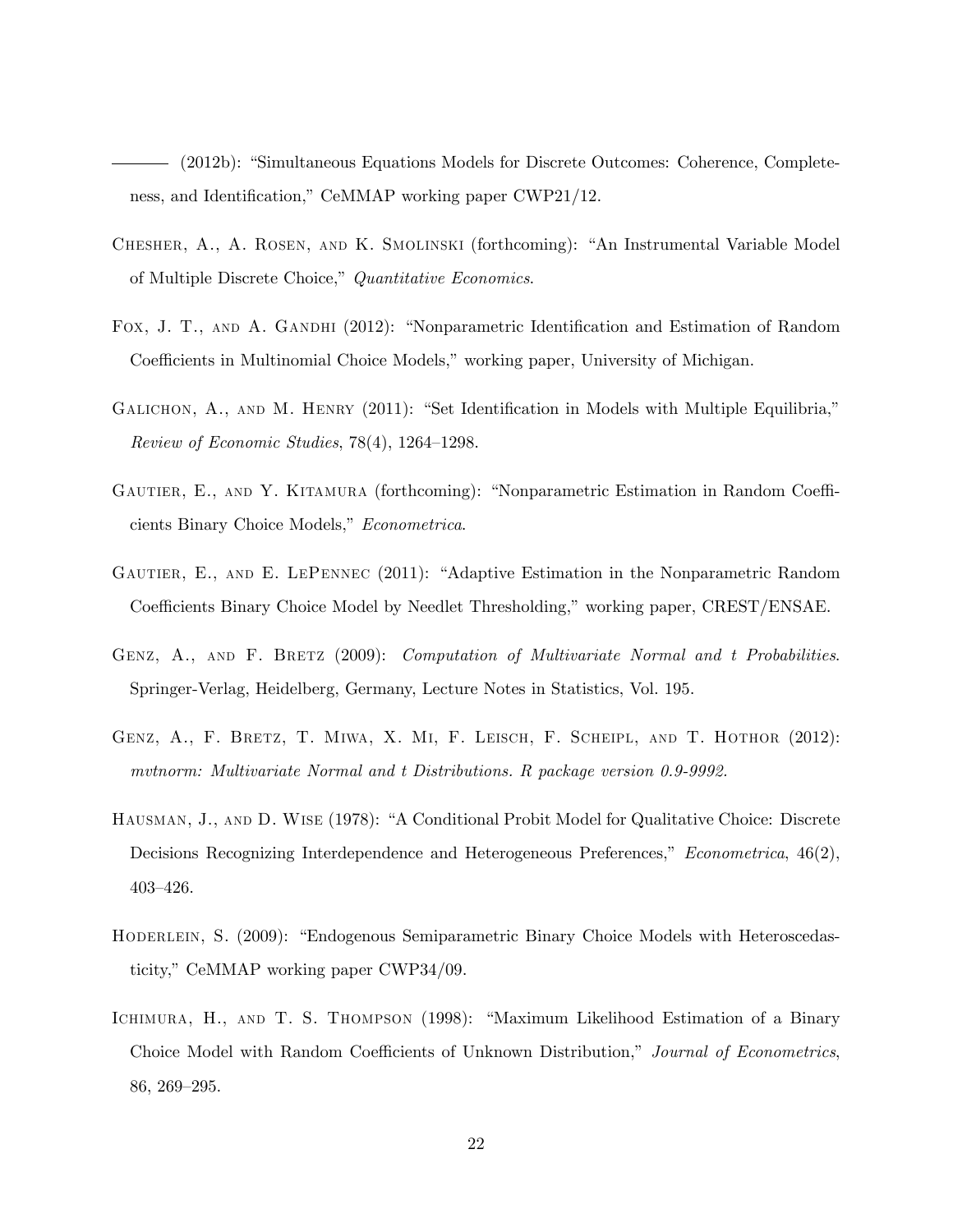JOHNSON, S. G. (2011): Package 'cubature', R package version 1.1-1.

- LERMAN, S. R., AND C. F. MANSKI (1981): "On the Use of Simulated Fequencies to Approximat Choice Probabilities," in Structural Analysis of Discrete Data and Econometric Applications, ed. by C. F. Manski, and D. L. McFadden, pp. 305–319. MIT Press.
- MCFADDEN, D. L. (1976): "Quantal Choice Analysis: A Survey.," Annals of Economic and Social  $Measurement, 5, 363-390.$
- MENZEL, K. (2009): "Estimation and Inference with Many Weak Moment Inequalities," working paper, MIT.
- MOLCHANOV, I. S. (2005): Theory of Random Sets. Springer Verlag, London.
- NEVO, A. (2011): "Empirical Models of Consumer Behavior," Annual Review of Economics, 3,  $51 - 75.$
- NORBERG, T. (1992): "On the Existence of Ordered Couplings of Random Sets with Applications," Israel Journal of Mathematics, 77, 241–264.
- PATEIRO-LOPEZ, B., AND A. RODRIGUEZ-CASAL (2009): alphahull: Generalization of the Convex Hull of a Sample of Points in the Plane. R package version 0.2-0.
- QUANDT, R. E. (1966): "A Probabilistic Theory of Consumer Behavior," Quarterly Journal of  $Economics, 70, 507–536.$
- R CORE TEAM (2012): R: A Language and Environment for Statistical ComputingR Foundation for Statistical Computing, Vienna, Austria, ISBN 3-900051-07-0.

## Appendix A: Proof of Theorem 1

Following the same steps as in the proof of Theorem 1 of Chesher, Rosen, and Smolinski (forthcoming) applied to the random set  $\mathcal{T}(W, X, Y)$  and exogenous variables  $\tilde{Z} = (W, Z)$  in place of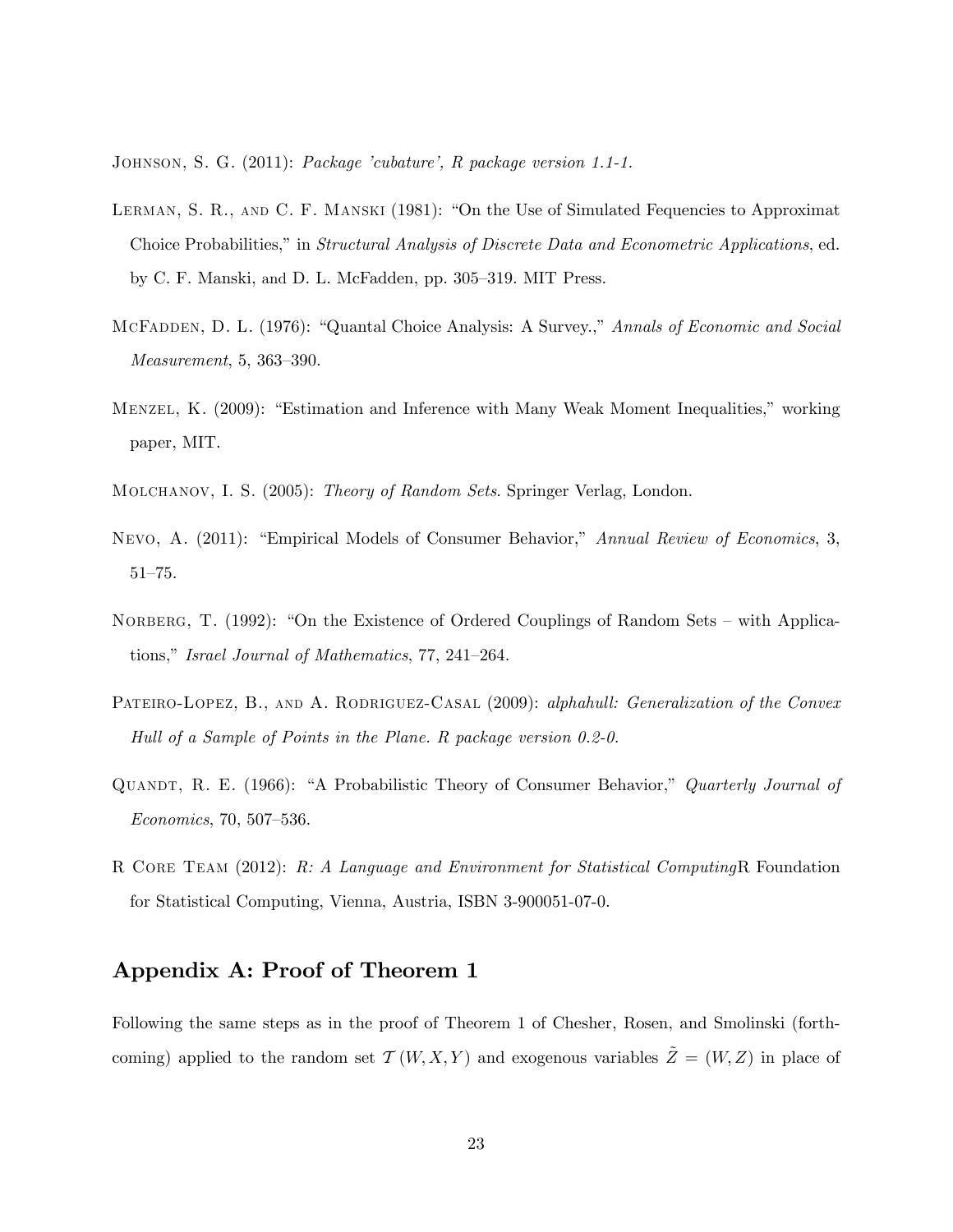$\mathcal{T}_{\nu}(Y, X; u)$  and instruments Z in the notation of that paper delivers

$$
\mathcal{F}^* = \left\{ F \in \mathcal{F} : \forall \mathcal{S} \in \mathsf{F}(\mathcal{B}), \quad F(\mathcal{S}) \ge \mathbb{P}\left[\mathcal{T}\left(W, X, Y\right) \subseteq \mathcal{S}|w, z\right], \text{ a.e. } \left(W, Z\right) \right\},\
$$

where  $F(\mathcal{B})$  denotes all closed subsets of  $\mathcal{B}$ . Application of Theorem 2 of Chesher, Rosen, and Smolinski (forthcoming), specifically part (i), then further gives that  $F(\mathcal{B})$  above may be replaced with unions of members of the support of  $\mathcal{T}(W, X, Y)$ . Then, using the same reasoning as in Lemma 1 of Chesher and Rosen (2012b), it follows that when considering probabilities conditional on  $(W, Z) = (w, z)$ ,  $F(\mathcal{B})$  can be replaced by unions of elements of the conditional support of  $T(W, X, Y)$  given the realization of the exogenous variables, namely  $T^{\cup}(w, z)$ . The representation

$$
\mathcal{F}^* = \left\{ F \in \mathcal{F} : \forall \mathcal{S} \in \mathsf{T}^{\cap}(w, z), \quad F(\mathcal{S}) \leq \mathbb{P} \left[ \mathcal{T} \left( W, X, Y \right) \cap \mathcal{S} \neq \emptyset | w, z \right], \text{ a.e. } \left( W, Z \right) \right\},\
$$

follows from the equivalence

$$
\mathcal{T}_1 \cup \cdots \cup \mathcal{T}_J = (\mathcal{T}_1^c \cap \cdots \cap \mathcal{T}_J^c)^c,
$$

and that for all  $S \subseteq \mathcal{B}$ ,  $F(\mathcal{S}^c) = 1 - F(\mathcal{S})$  and for all  $z \in \mathcal{Z}$ ,

$$
\mathbb{P}\left[\mathcal{T}\left(W,X,Y\right)\subseteq\mathcal{S}|Z=z\right]=1-\mathbb{P}\left[\mathcal{T}\left(W,X,Y\right)\cap\mathcal{S}\neq\emptyset|Z=z\right].
$$

## Appendix B: Computational Details

In this Section we provide computational details for the numerical illustrations of Section 4 not provided in the main text.

### Calculation of probabilities  $G_U(S, \theta)$

Each set S in the collection  $T^{\cup}(z) = T^{\cup}$  is the union of one or more contiguous cones centered at the point  $(\alpha_0, \alpha_1)$ , which we refer to as elementary cones. The slopes of the rays defining the cones are determined entirely by the values of the points of support of X. In the case  $K = 4$  there are 8 such cones. For each value of  $\theta = (\alpha_0, \alpha_1, \gamma_0, \gamma_1)$  encountered we calculate the probability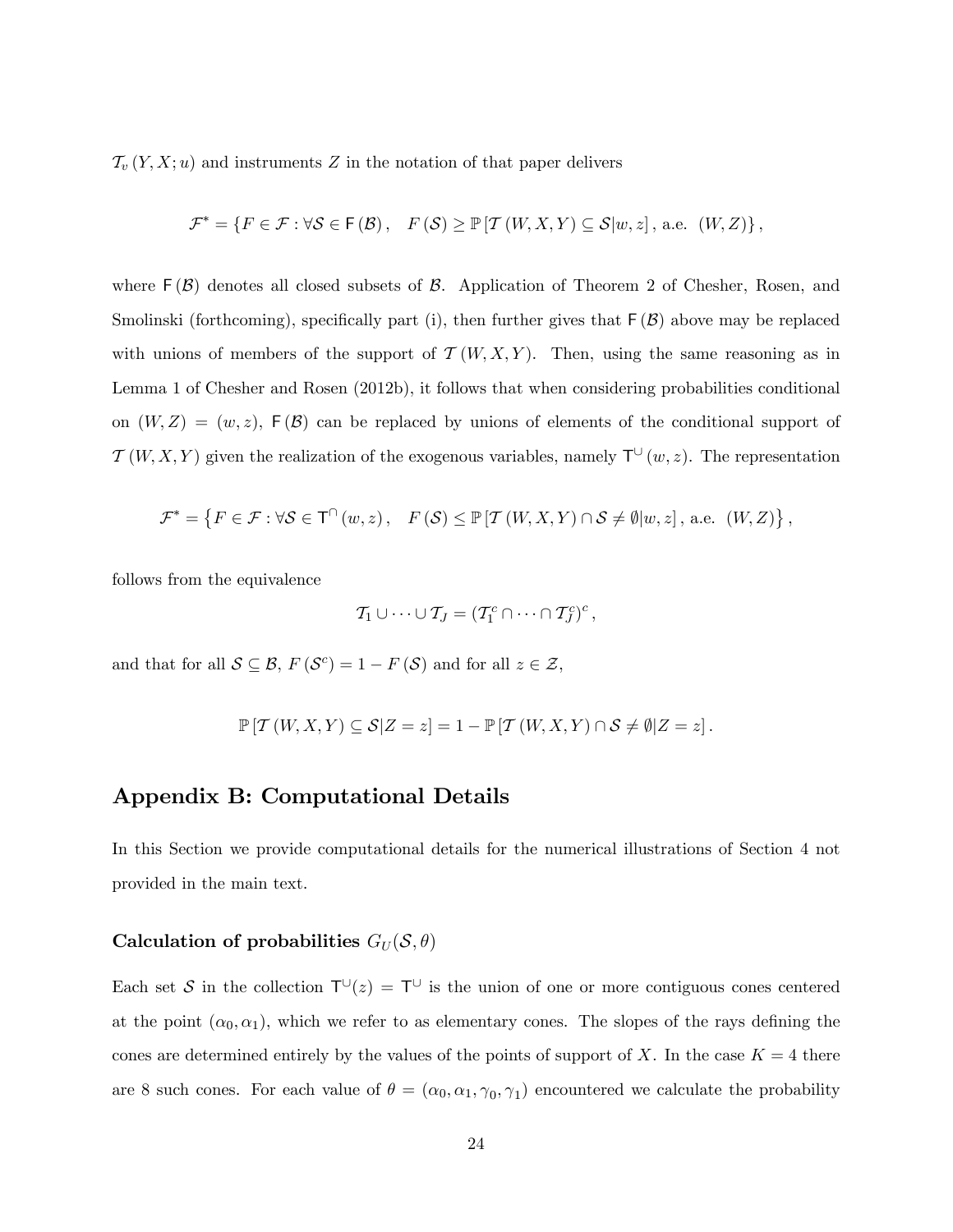mass supported on each of the 8 cones by a bivariate normal density function with mean  $(0,0)$  and variance matrix entirely determined by  $(\gamma_0, \gamma_1)$ . The probability mass supported by a particular set S at the value of  $\theta$  is obtained by adding the masses on the appropriate cones. Thus we are able to compute the probability mass  $G_U(\mathcal{S}, \theta)$  allocated to each of the 32 core-determining sets by summing probabilities obtained for the 8 elementary cones.

The probability masses on each elementary cone are obtained by numerical integration after re-expressing the integrand in polar coordinates. In our R code the numerical integrations are done using the adaptIntegrate function provided in the cubature package, Johnson (2011). We have also programmed this calculation in Mathematica using the NIntegrate function and an integrand which is the appropriate bivariate normal density function with values outside the cone of interest set to zero using the Boole function. We obtained very close agreement.

The numerical integrations are necessarily computationally burdensome and some inaccuracy is inevitable which has a knock-on effect on the determination of membership of projections.

#### Calculation of Projections

First approximations to the  $(\alpha_0, \alpha_1)$ - projections of identified sets were obtained by evaluating over a coarse grid of values of  $(\alpha_0, \alpha_1)$ . Refinements were then obtained by using a bisection procedure to search down a sequence of rays defined by angles  $\gamma \in [0, 2\pi]$ , each passing through the probabilitygenerating value  $(\alpha_0, \alpha_1) = (0, -1)$  which is known to lie in the projection. Each ray was stepped along until a value of  $(\alpha_0, \alpha_1)$  outside the projection was found. A value midway between this value and the last value found in the projection was then evaluated for membership of the projection and by repeated bisection a good approximation to the position of the boundary of the identified set along the ray under consideration was obtained. Sweeps were also made in directions parallel to the  $\alpha_0$  and  $\alpha_1$  axes to refine the boundary approximations in areas where it was relatively nonlinear. These were helpful in confirming the near convexity of the projections which is sufficient for our bisection-along-rays procedure to give a good view of the entire boundary.

The objective function minimized in  $(4.3)$  when determining membership of the identified set is not very well behaved. There are certainly points at which it is not differentiable and there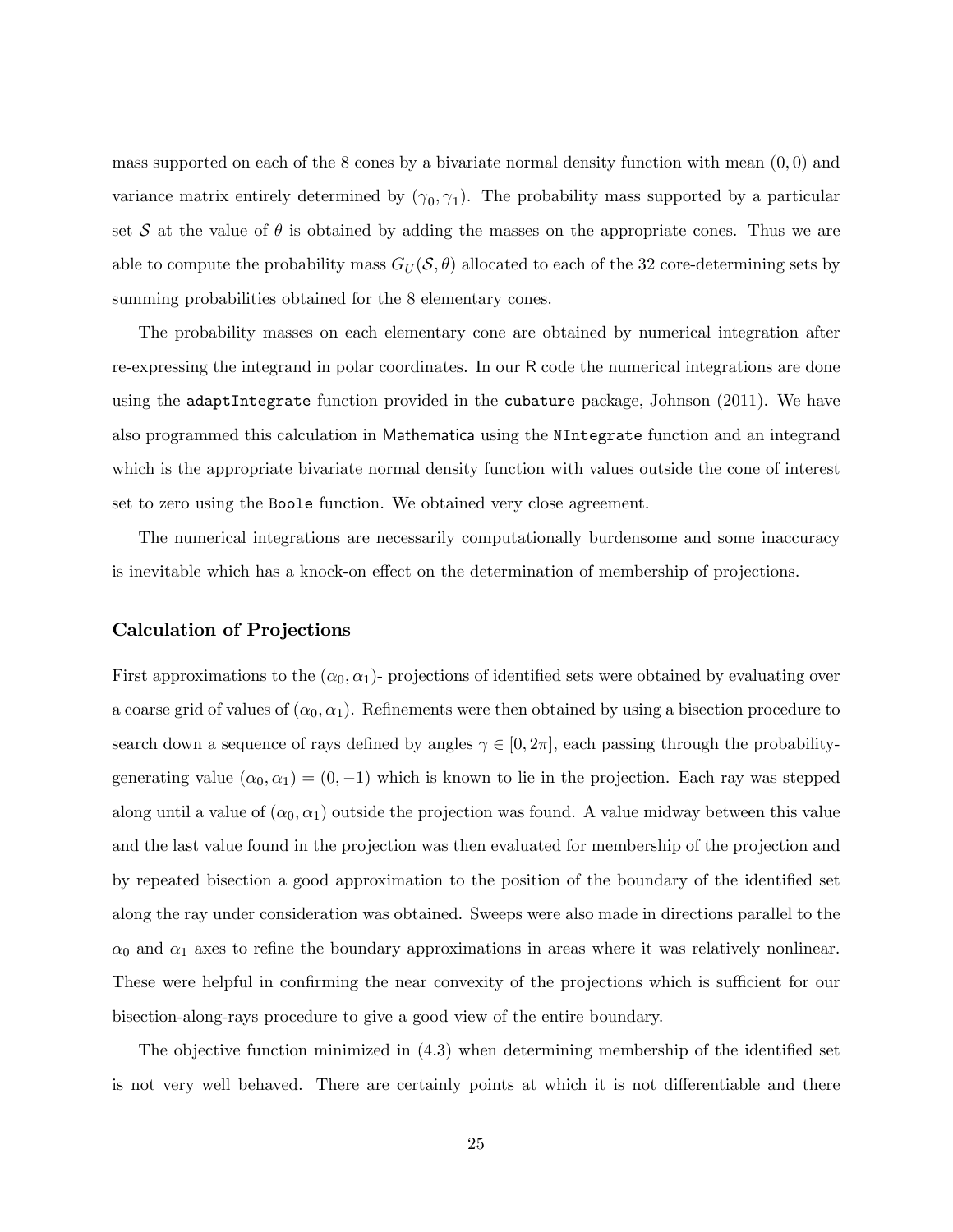appeared to be some places in which there were small jump discontinuities. One difficulty is that the terms  $G_U(\mathcal{S}, \theta)$  depend upon eight numerical integrals of bivariate normal density functions and inaccuracy in calculating these affects the computation of the minimum in  $(4.3)$ . The effect is likely dependent on the parameter value  $(\alpha_0, \alpha_1)$  being considered.

There is plenty of scope for improvement in the numerical procedures employed here. In particular a very small further investment would deliver a much more efficient method of searching down a ray for an initial point outside the identified set. The method we use relies on the near convexity of the projection

There were a few cases in which isolated points appeared to be in the projections. These were examined individually and in most cases by choosing different starting points for the parameters  $\theta_{-c}$  of the minimization the points were found on recalculation not to be in the projection. The remaining isolated points had a minimized value of the objective function in (4.3) that was very close to zero. The graphs of the identified set shown here were produced by assigning points with values of the minimized objective function less than 0:001 to the projection.

#### Graphics

The projections as calculated using our approximations are not convex although the departures from convexity are quite small. We do not know whether the projections are in fact convex with the non-convexity arising because of approximation errors. In this circumstance it seems unwise to draw boundaries of projections as the convex hulls of the points calculated to lie in the projections although in fact there is not so great an error produced by proceeding in this way. The projections drawn in Figures 1 and 2 are alpha-convex hulls calculated using the ahull function provided in the R package alphahull, Pateiro-Lopez and Rodriguez-Casal (2009), with the alphahull parameter set equal to 5. We experimented with different values of this parameter and found that the differences in the illustrations were minute.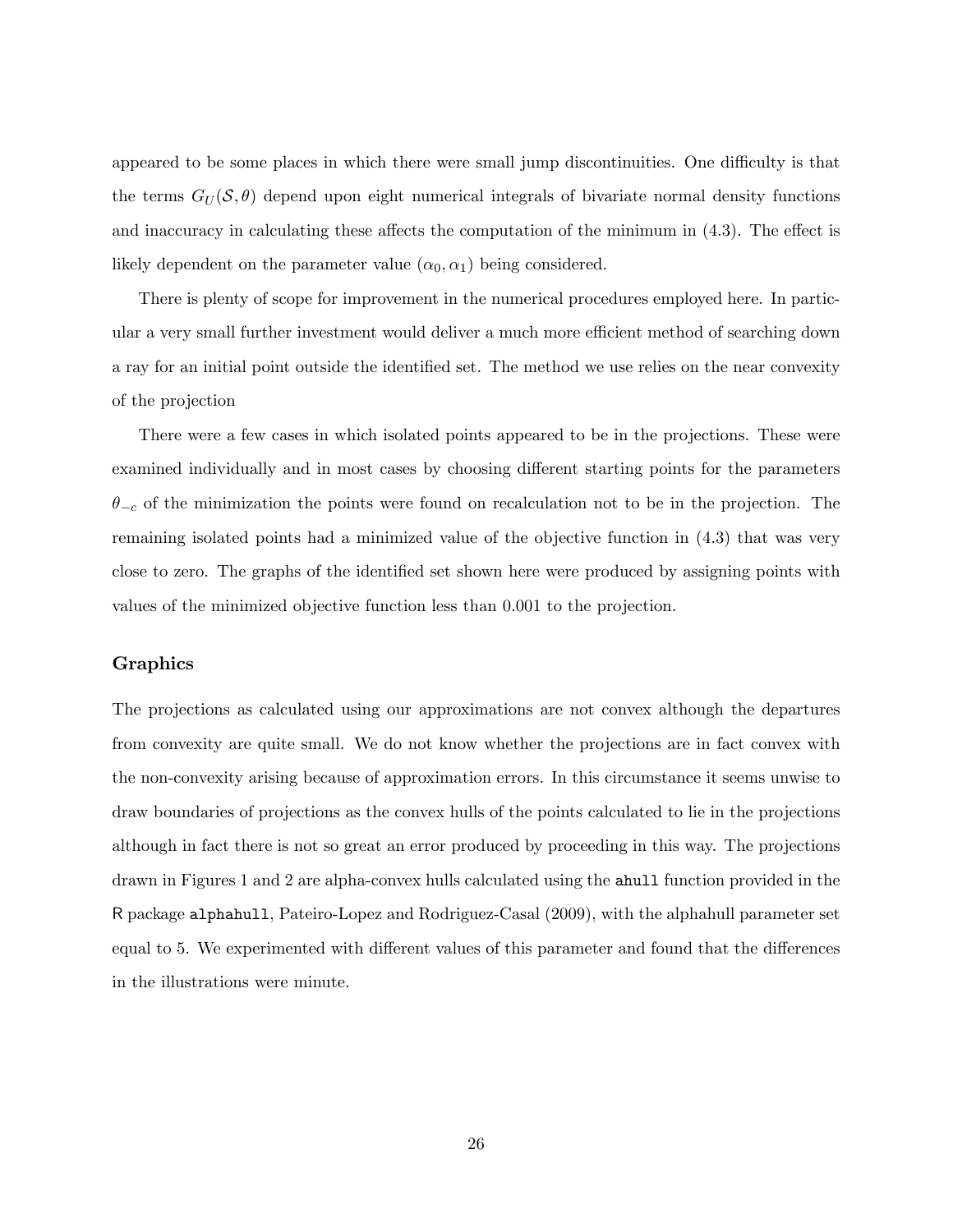## Appendix C: Identification in Example 1 With Exogenous  $X$

Consider the setting of Example 1, but where in addition  $X$  is restricted to be exogenous. Here we show that the Gaussian random coefficients probit model is point identifying in this case.

The model stipulates that

$$
Y = 0 \Leftrightarrow U_0 + U_1 X \le -\alpha_0 - \alpha_1 X
$$

and with  $X \perp\!\!\!\perp U$ :

$$
(U_0 + U_1 X) | X = x \sim N(0, 1 + 2\gamma_0 x + \sigma x^2),
$$

where  $\sigma \equiv \gamma_0^2 + \gamma_1$  is the variance of  $U_1$ .

It follows that

$$
P[Y = 0|X = x] = \Phi\left(\frac{-\alpha_0 - \alpha_1 x}{(1 + 2\gamma_0 x + \sigma x^2)^{1/2}}\right)
$$

and thus

$$
g(x) (1 + 2\gamma_0 x + \sigma x^2)^{1/2} = -\alpha_0 - \alpha_1 x \tag{5.1}
$$

where

$$
g(x) \equiv \Phi^{-1} (P[Y=0|X=x]),
$$

is point identified under Restriction A1.

The Gaussian random coefficients probit model with exogenous  $X$  is point identifying if there is a unique admissible solution for  $\theta = (\alpha_0, \alpha_1, \gamma_0, \gamma_1)$  to the system of equations generated by  $(5.1)$ as x takes all values in the support of X. Admissible solutions are real-valued with  $\gamma_1 + \gamma_0^2 \ge 0$ .

In our numerical illustrations  $\mathcal{X} = \{-1, 0, 1, 2\}$  and the parameter values employed are

$$
(\alpha_0, \alpha_1, \gamma_0, \gamma_1) = (0, -1, -1, 1).
$$

Thus  $\sigma = 2$  and

$$
g(-1) = -1/\sqrt{5}, \quad g(0) = 0, \quad g(1) = 1, \quad g(2) = 2/\sqrt{5}.
$$
 (5.2)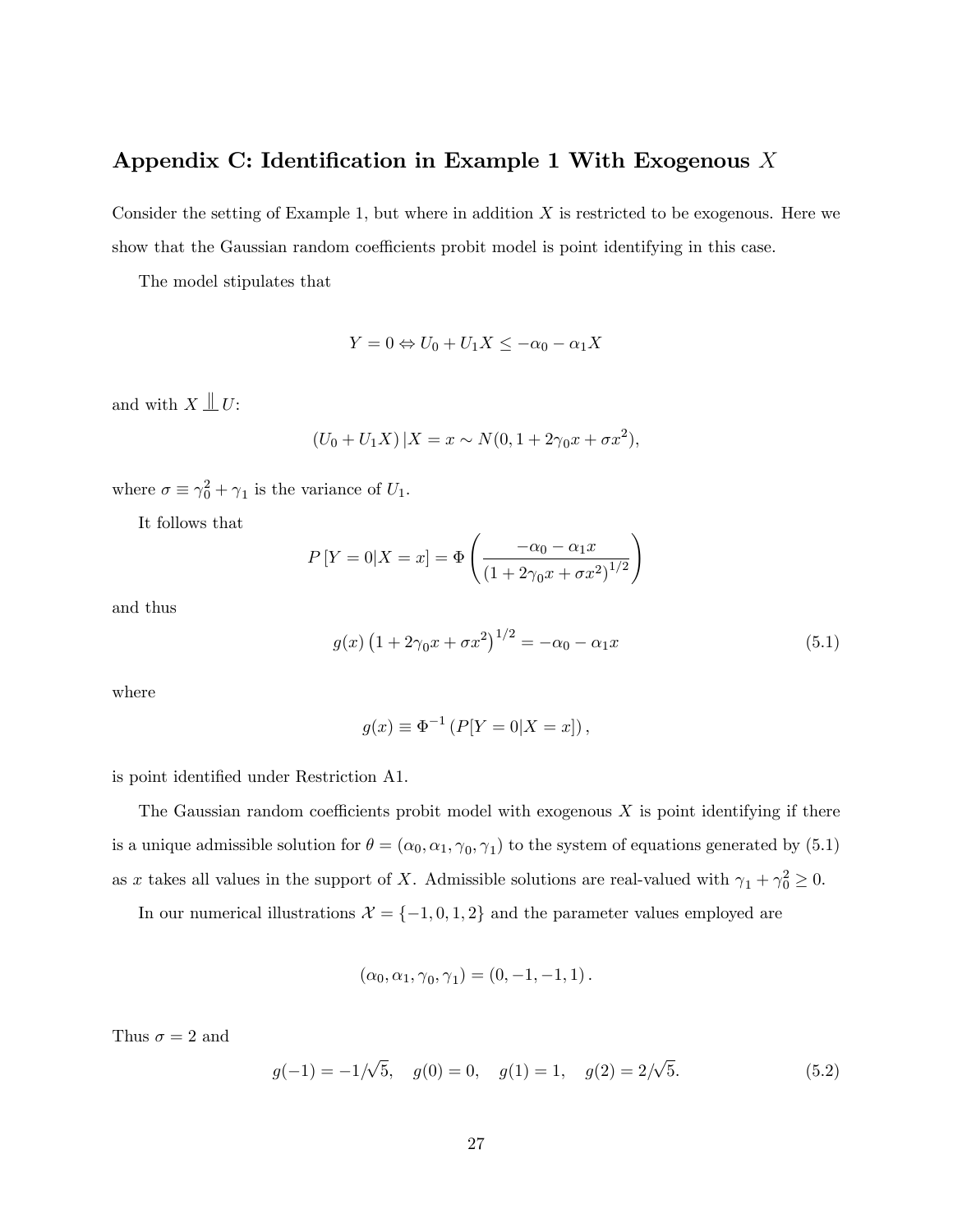Setting  $x = 0$  in (5.1) delivers

$$
\alpha_0 = g(0) = 0.
$$

Using this and (5.2) and setting  $x = -1$  in (5.1) delivers

$$
\alpha_1 = -\frac{1}{\sqrt{5}} \left( 1 - 2\gamma_0 + \sigma \right)^{1/2}.
$$
\n(5.3)

Setting  $x = 1$  and then  $x = 2$  in (5.1) gives the following pair of equations in  $(\gamma_0, \sigma)$ :

$$
(1 + 2\gamma_0 + \sigma)^{1/2} = -\alpha_1,\tag{5.4}
$$

$$
\frac{2}{\sqrt{5}}\left(1+4\gamma_0+4\sigma\right)^{1/2} = -2\alpha_1.
$$
\n(5.5)

Solving (5.3), (5.4), and (5.5) we have the unique solution  $(\alpha_1, \gamma_0, \sigma) = (-1, -1, 2)$ , from which it follows that  $\gamma_1 = 1$ , and thus  $\theta = (\alpha_0, \alpha_1, \gamma_0, \gamma_1)$  is point identified.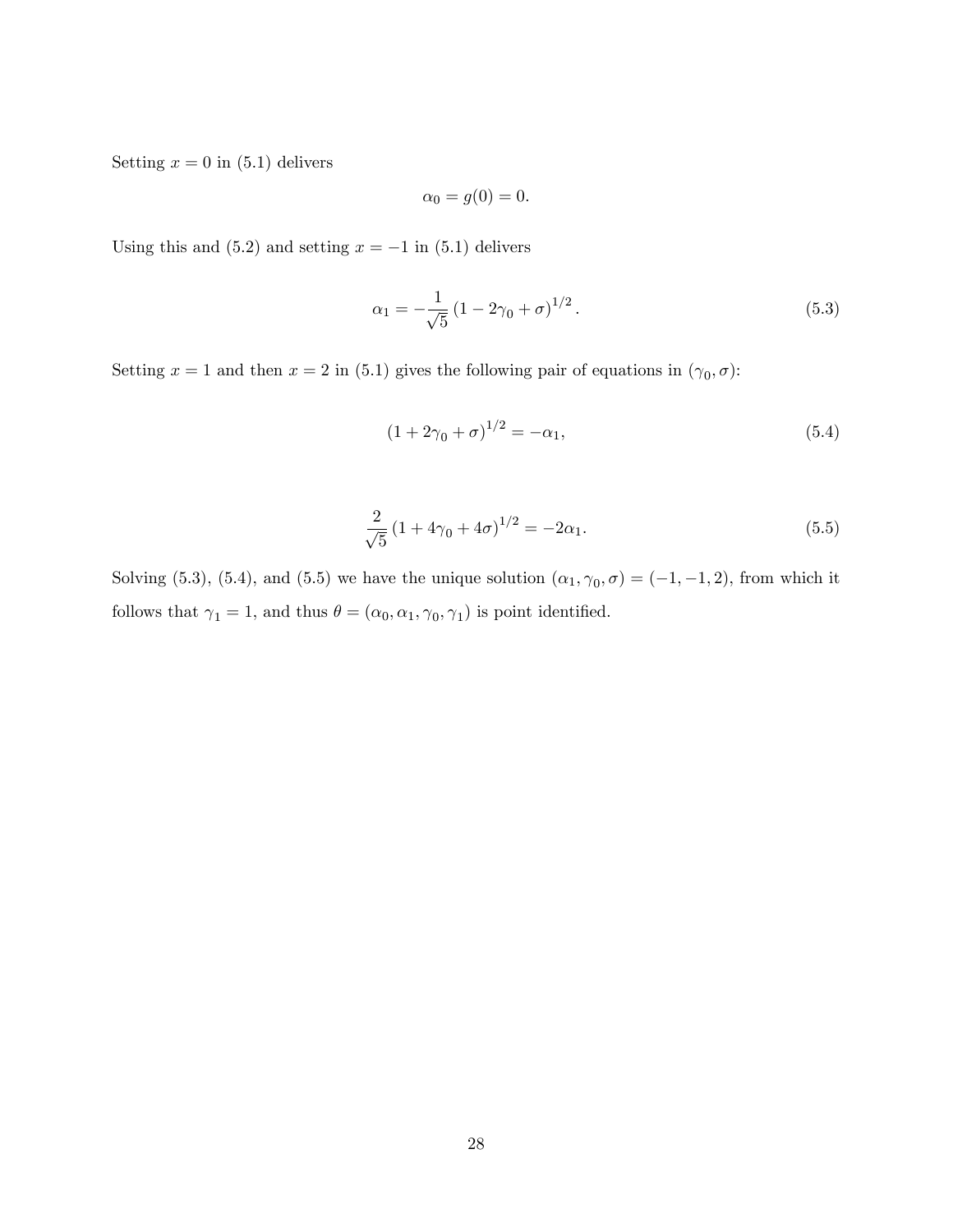

Figure 1: Projections of identified sets for  $(\alpha_0, \alpha_1)$  using weaker and stronger instruments for a process in which  $X$  is endogenous. The illustration is computed as described in Appendix B, with alphahull parameter set to 5.